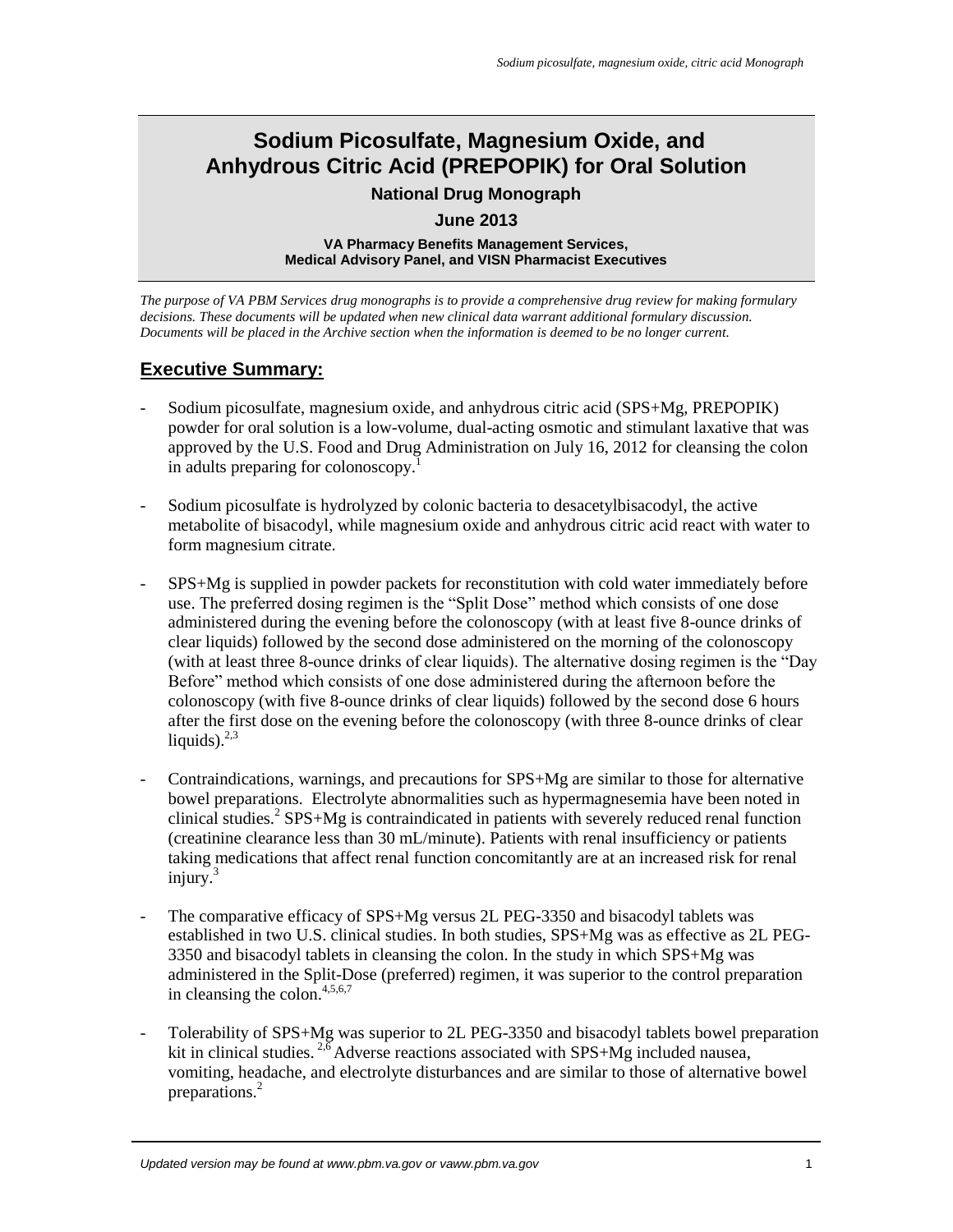- <span id="page-1-9"></span><span id="page-1-8"></span><span id="page-1-7"></span><span id="page-1-6"></span><span id="page-1-5"></span><span id="page-1-4"></span><span id="page-1-3"></span><span id="page-1-2"></span><span id="page-1-1"></span><span id="page-1-0"></span>- Studies for off-label use of SPS+Mg have shown that it is a treatment option for constipation, barium enema, CT colonography, and flexible sigmoidoscopy. <sup>8, 9,10,11,12,13,14,15,16,17</sup>
- As with other bowel preparations, oral medication that is administered within 1 hour of the start of administration of SPS+Mg may be flushed from the gastrointestinal tract and the medication may not be absorbed. In addition, interactions may occur with medications that increase the risk for fluid and electrolyte disturbances, NSAIDs or other medications known to induce syndrome of inappropriate antidiuretic hormone secretion, and antibiotics which may reduce the efficacy of bowel preparation.<sup>[3,](#page-0-1)[5,](#page-0-3)[6,](#page-0-2)[7,](#page-0-4)[8,1](#page-1-0)8</sup>

<span id="page-1-10"></span>**Conclusion:** [SPS+Mg for oral solution is a low-volume, dual-mechanism colon cleansing agent](#page-18-0)  [that exerts its laxative action by virtue of conversion of sodium picosulfate to desacetylbisacodyl,](#page-18-0)  [the active moiety of the stimulant laxative bisacodyl, and the formation of the osmotic laxative](#page-18-0)  [magnesium citrate. Extensive data and many years of non-U.S. clinical experience support the](#page-18-0)  [safety and efficacy of SPS+Mg as a bowel cleanser. When](#page-18-0) administered in the Split-Dose (preferred) regimen, SPS+Mg was shown to be [superior to the 2L PEG-3350 and bisacodyl](#page-18-0)  [tablets; however, the effect size was small. In addition, SPS+Mg demonstrated improved](#page-18-0)  [tolerability compared to these alternative bowel preparations. Although improved tolerability may](#page-18-0)  [lead to improved patient compliance with bowel preparation and therefore increased colorectal](#page-18-0)  [cancer \(CRC\) screening and survival rates,](#page-18-0)<sup>5,6,7</sup> this has not been evaluated with SPS+Mg.

[SPS+Mg is a pregnancy category B drug. All other bowel preparations are pregnancy category](#page-18-0)  C. It should be noted that  $SPS+Mg$  should not be used in renal insufficiency.<sup>2,3</sup>

[No studies directly comparing SPS+Mg with a combination of bisacodyl tablets plus magnesium](#page-18-0)  citrate in terms of colon cleansing [efficacy were available; however, due to mechanism of action,](#page-18-0)  [the bisacodyl tablets plus magnesium citrate combination may](#page-18-0) be expected to be interchangeable with SPS+Mg [at equivalent doses and have a](#page-18-0) cost advantage. Further studies are needed to [confirm the therapeutic equivalence of the combination of](#page-18-0) bisacodyl tablets plus magnesium citrate [to SPS+Mg.](#page-18-0)

[The advantages of SPS+Mg are offset by the non-contract drug acquisition cost that is 2 to 750](#page-18-0)  [times higher than alternative bowel preparation agents.](#page-18-0) 

### **Introduction**

Sodium picosulfate, magnesium oxide, and anhydrous citric acid (SPS+Mg, PREPOPIK<sup>TM</sup>, Ferring Pharmaceuticals) for oral solution is a low volume dual-acting osmotic and stimulant laxative that was approved by the U.S. Food and Drug Administration on July 16, 2012 for cleansing the colon in adults preparing for colonoscopy.<sup>[1](#page-0-5)</sup> There are other low-volume dual-acting bowel preparations on the market such as HalfLytely<sup>TM</sup> (2L polyethylene glycol 3350; electrolytes and bisacodyl tablets). With 2L polyethylene glycol 3350; electrolytes and bisacodyl tablets, the powder preparation is dissolved in 2 liters (67.6 ounces) of water and consumed. The proposed benefit of SPS+Mg is that the powder preparation is only dissolved in 5 oz of water at two different times and supplemented with 40 ounces then 24 ounces of a clear liquid of choice.

In 2012, colorectal cancer ranked third in terms of the number of new cases of cancer and was the third leading cause of cancer deaths among men and women despite having a high survival rate with early detection.<sup>19</sup> Screening colonoscopy is recommended in the general population every 10 years beginning at age 50 and in African American adults beginning at age  $45<sup>2</sup>$  $45<sup>2</sup>$  $45<sup>2</sup>$  More frequent screening is recommended when polyps or other abnormalities are found.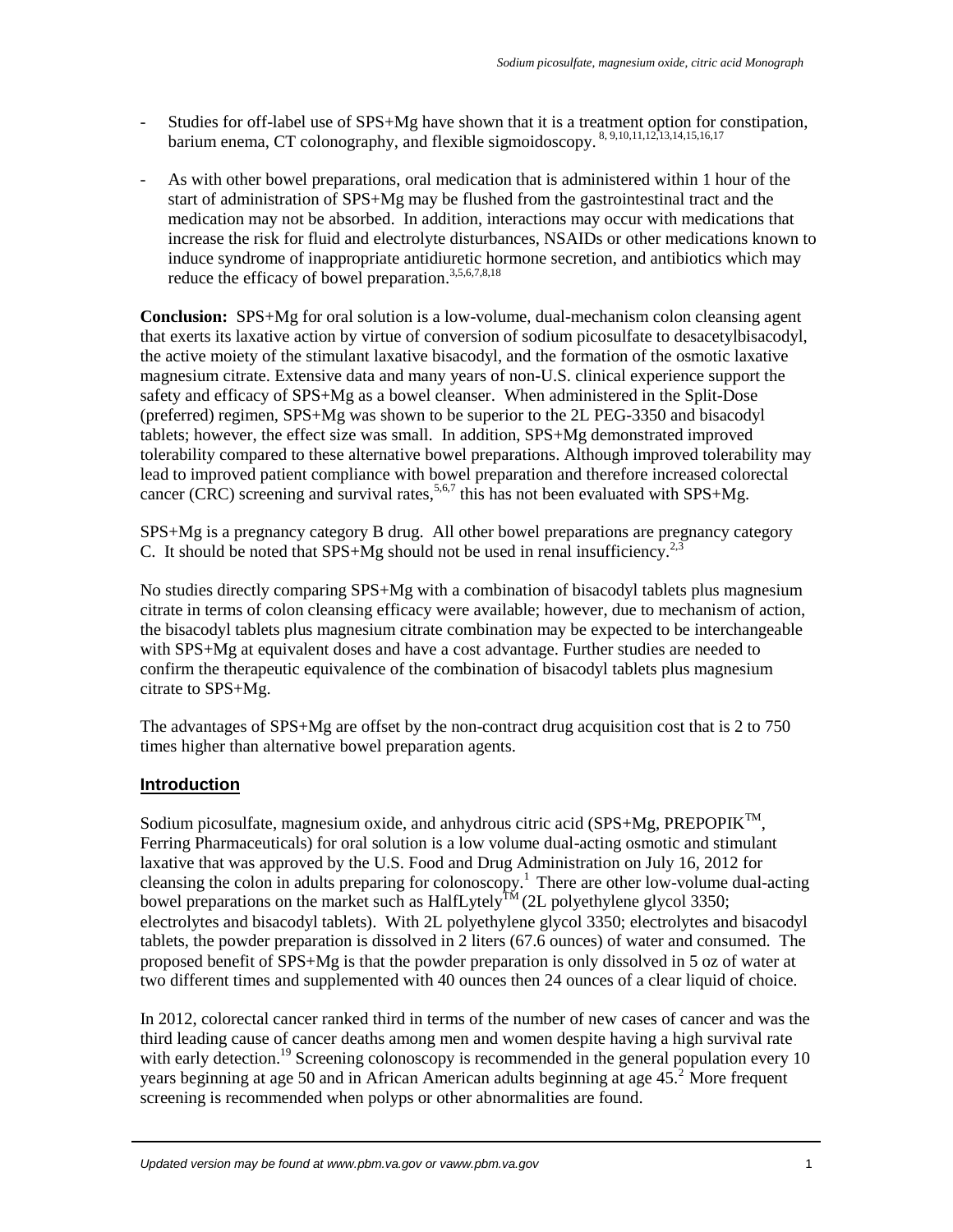<span id="page-2-0"></span>Patient compliance with screening recommendations for colorectal cancer remains low, in part because of difficulties with bowel preparation methods for colonoscopy[.](#page-0-0)<sup>2</sup> Many patients cannot finish the relatively large volume (2–4 liters) of bowel preparation solution that is recommended, and reluctance to undergo bowel preparation remains a major deterrent for patients. Compliance could potentially be enhanced by improving the taste, decreasing the volume of bowel preparation solutions, and using a split-dose regimen. In a split-dose regimen, one-half to three-fourths of the product is administered on the day before the colonoscopy and the remainder on the day of the procedure. Better tolerability and improved visibility during colonoscopy have been noted with the split-dosing approach.<sup>[2,](#page-0-0)[6,](#page-0-2)[7,2](#page-0-4)0</sup> Inadequate colon cleansing can lead to longer procedures, failed colonoscopy attempts and need for repeat colonoscopies, and increase the cost of colonoscopy.

The American Society for Gastrointestinal Endoscopy consensus document on bowel preparation for colonoscopy and the European Society of Gastrointestinal Endoscopy (ESGE) guidelines were reviewed for recommendations on bowel preparations. Both of these documents were last updated prior to approval of sodium picosulfate, magnesium oxide and citric acid on July 16, 2012. The European product Picolax (sodium picosulfate, magnesium oxide and citric acid) was found to be equally effective in terms of quality of preparation and more tolerable when compared with PEG. Conflicting results have been seen in comparisons between sodium phosphate and Picolax (sodium picosulfate, magnesium oxide and citric acid).<sup>21</sup> There is recommendation that sodium picosulphate preparations be used with caution in patients at risk of, or suffering from, hypervolemia, including those patients taking high-dose diuretics, those with congestive cardiac failure and advanced cirrhosis, and those with chronic kidney disease (evidence: grade  $1C$ ).<sup>22</sup>

A systematic review/meta-analysis showed that a split-dose 4-L PEG bowel regimen was superior to other types of bowel preparations, and suggested that it be the standard to which other regimens are compared. $^{23}$ 

The purposes of this monograph are to (1) evaluate the available evidence of safety, tolerability, efficacy, cost, and other pharmaceutical issues that would be relevant to evaluating SPS+Mg for oral solution for possible addition to the VA National Formulary; (2) define its role in therapy; and (3) identify parameters for its rational use in the VA.

### **Pharmacology/Pharmacokinetics**

SPS+Mg is a dual-acting stimulant and osmotic laxative. Sodium picosulfate, a prodrug, is hydrolyzed by bacteria in the colon to form an active metabolite, desacetylbisacodyl (bis-[phydroxy-phenyl]-pyridyl-2-methane, BHPM), which acts directly on the colonic mucosa to stimulate peristalsis. Desacetylbisacodyl, the active metabolite of bisacodyl, is water insoluble and minimally absorbed from the gastrointestinal tract. Desacetylbisacodyl / BHPM is responsible for the laxative action of both sodium picosulfate and bisacodyl.

No studies directly comparing SPS+Mg and bisacodyl tablets plus magnesium citrate in terms of colon cleansing efficacy were found; however, the bisacodyl tablets plus magnesium citrate combination may be expected to be interchangeable with SPS+Mg at equivalent doses. To achieve complete evacuation of the intestine, the recommended adult dosage of bisacodyl is two to four coated tablets the night before the examination (up to 30 mg), followed by one suppository in the morning of the examination. A dose of two 5-mg bisacodyl tablets is considered to be the dosage equivalence to one packet of SPS+Mg powder. It is recommended that bisacodyl that is used for preparation of diagnostic procedures be used under medical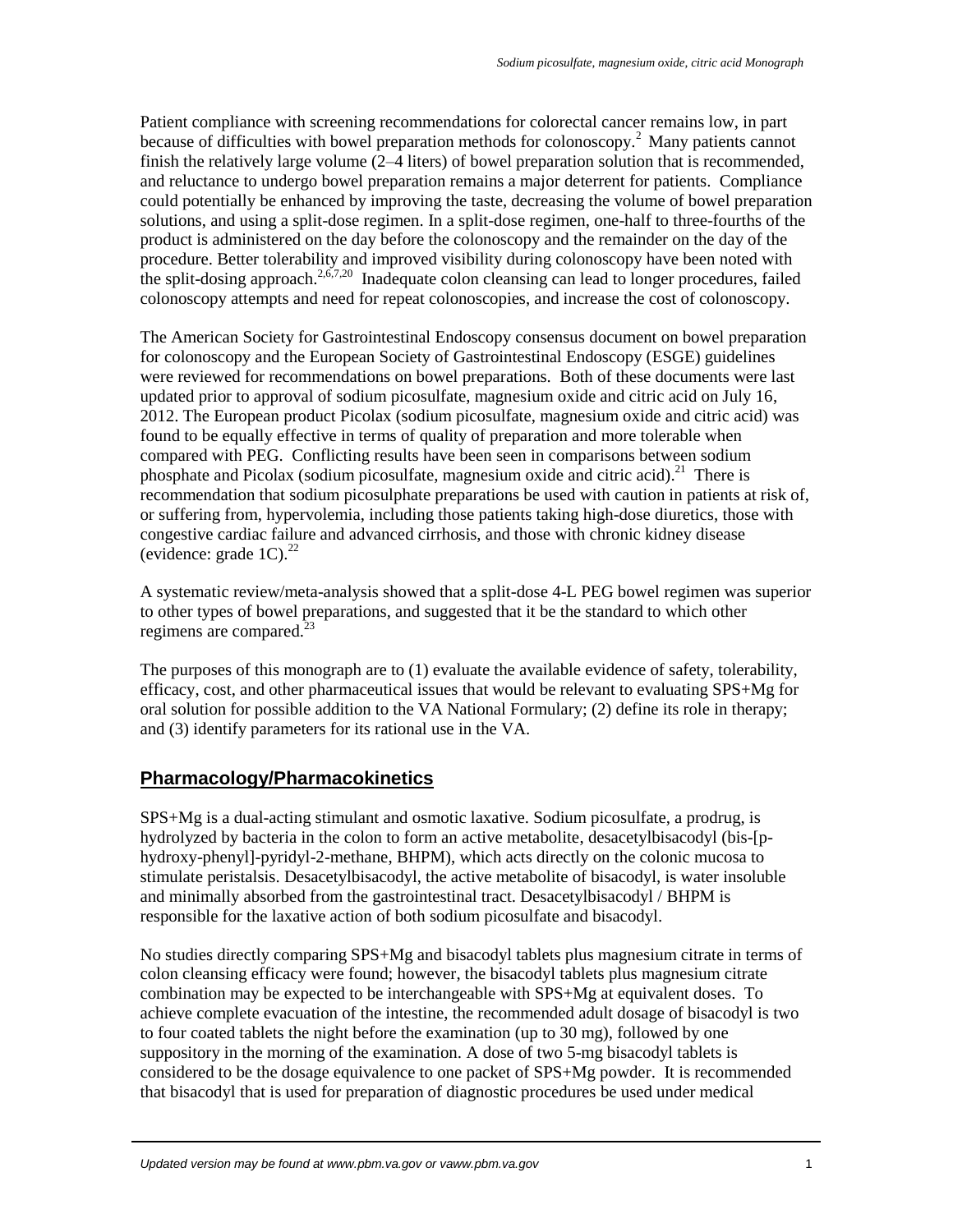supervision.<sup>24</sup> Pharmacokinetic equivalencies are difficult to assess due to lack of information in the package insert.

A chemical reaction among magnesium oxide, citric acid and water creates the osmotic agent magnesium citrate, which causes water to be retained within the gastrointestinal tract.<sup>2,3,4</sup> The stimulant laxative activity of sodium picosulfate together with the osmotic laxative activity of magnesium citrate produces a purgative effect which, when SPS+Mg is ingested with additional fluids, produces watery diarrhea.

The onsets of action of SPS and bisacodyl are 6 to 12 hours, but when combined with magnesium citrate, the onset of action can be as short as 0.5 hours.

Sodium picosulfate, magnesium oxide and anhydrous citric acid are excreted in the urine. The fraction of the absorbed sodium picosulfate dose excreted unchanged in urine is 0.19%. Thirteen out of 16 study subjects had plasma BHPM concentrations below the lower limit of quantification (0.1 ng/mL). After administration of 2 packets of SPS+Mg separated by 6 hours, sodium picosulfate reached a mean Cmax of 3.2 ng/mL at approximately 7 hours. The half-life of sodium picosulfate is 7.4 hours. Baseline uncorrected magnesium concentration reached a Cmax of approximately 1.9 mEq/L at 10 hours and represented an increase of approximately 20% from the  $\overline{\text{baseline}}^{2,3,4}$  $\overline{\text{baseline}}^{2,3,4}$  $\overline{\text{baseline}}^{2,3,4}$  $\overline{\text{baseline}}^{2,3,4}$  $\overline{\text{baseline}}^{2,3,4}$ 

In vitro studies have shown that sodium picosulfate did not inhibit the major CYP enzymes (CYP 1A2, 2B6, 2C8, 2C9, 2C19, 2D6 and 3A4/5) and is not an inducer of CYP1A2, CYP2B6 or  $CYP3A4/5.^{2,3,4}$  $CYP3A4/5.^{2,3,4}$  $CYP3A4/5.^{2,3,4}$  $CYP3A4/5.^{2,3,4}$  $CYP3A4/5.^{2,3,4}$ 

## **Synonyms and Similar Foreign Products**

SPS+Mg or similar products have been available in non-U.S. countries for years. Those that have been studied are described in [Table 1.](#page-3-0)

| Trade Name       | Company                                     | Country     | Ingredients          | Strength<br>(mg/g/g) |
|------------------|---------------------------------------------|-------------|----------------------|----------------------|
| PICO-SALAX       | <b>Ferring Pharmaceuticals</b>              | Canada      | SPS+Mg               | 10/3.5/12            |
| PURG-ODAN        | <b>Odan Laboratories</b>                    | Canada      | SPS+Mg               | 10/3.5/12            |
|                  |                                             |             |                      |                      |
| <b>PICOSALAX</b> | Pharmaco (NZ)                               | New Zealand | SPS+Ma               | 10/3.5/12            |
| <b>PICOLAX</b>   | <b>Ferring Pharmaceuticals</b>              | U.K.        | SPS+Mg               | 10/3.5/12            |
|                  |                                             |             |                      |                      |
| PICOPREP-3™      | Pharmatel Fresenius Kabi Pty<br>Ltd, Pymble | Australia   | SPS+Mg,<br>aspartame | 10/3.5/12            |

<span id="page-3-0"></span>

|  |  |  | Table 1: Foreign Products Containing SPS+Mg Powder for Oral Solution |
|--|--|--|----------------------------------------------------------------------|
|  |  |  |                                                                      |

SPS+Mg, Sodium picosulfate, magnesium oxide, citric acid;

The combination of SPS+Mg can also be achieved by combining sodium picosulfate with magnesium citrate.

## **FDA Approved Indication(s)**

SPS+Mg (PREPOPIK) for oral solution was approved in July 2012 for cleansing of the colon as a preparation for colonoscopy in adults.<sup>[1,](#page-0-5)[2,](#page-0-0)[3](#page-0-1)</sup>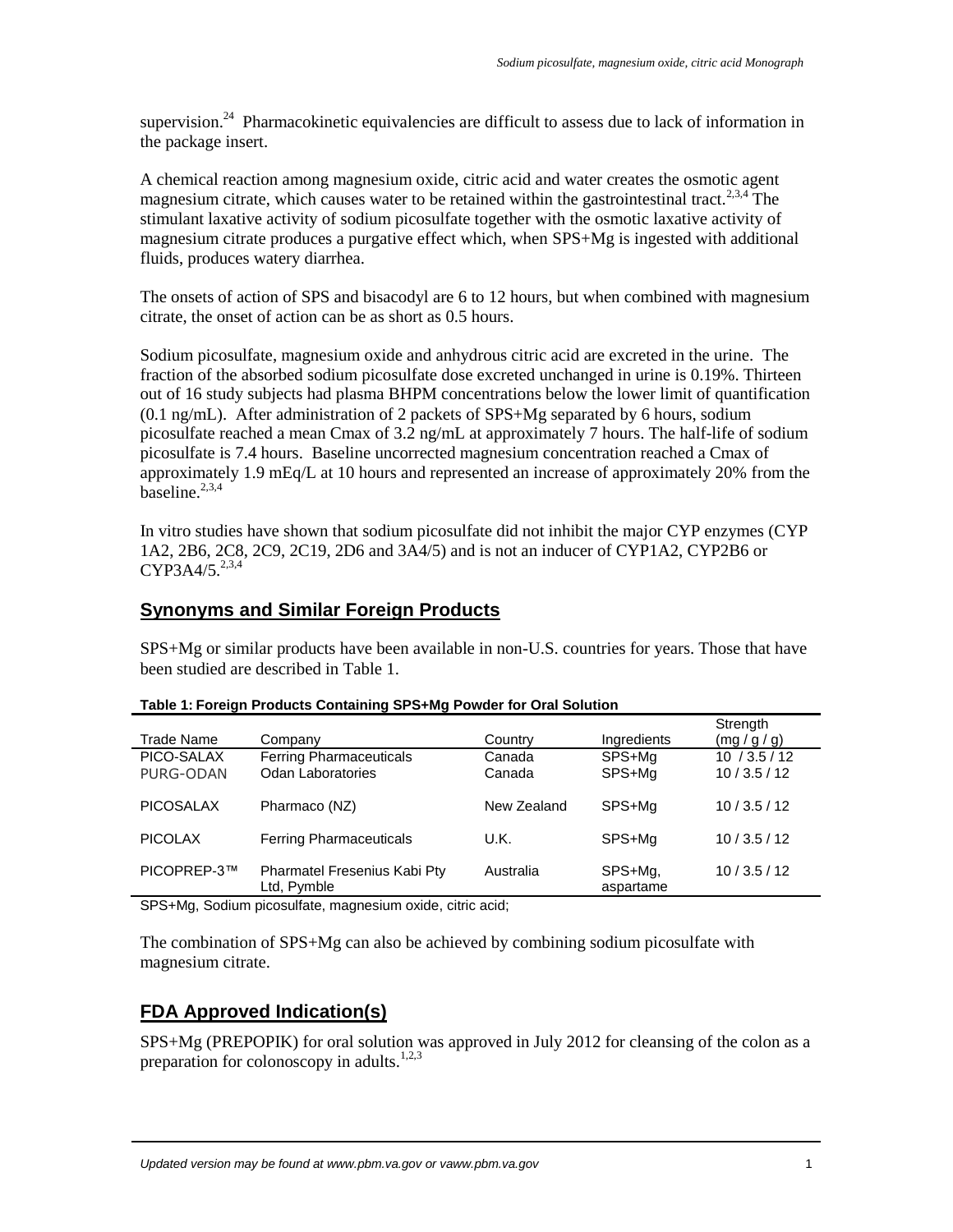## **Potential Off-label Uses**

*This section is not intended to promote any off-label uses. Off-label use should be evidencebased. See VA PBM-MAP and Center for Medication Safety's Guidance on "Off-label" Prescribing (available on the VA PBM Intranet site only).*

SPS+Mg has been studied for potential off-label uses including barium enema and constipation.<sup>[8,](#page-1-0)[9,](#page-1-1)[10,](#page-1-2)[11,](#page-1-3)[12,](#page-1-4)[13,](#page-1-5)[14,](#page-1-6)[15,](#page-1-7)[16,](#page-1-8)[17](#page-1-9)</sup>

#### **Barium enema**

- In an evaluator-blinded randomized clinical trial comparing three products—the conventional cleansing enema, Pico-salax, and Golytely—for barium enema bowel preparation, there was no significant difference in the efficacy (bowel cleanliness and barium coating) between the three regimens. The use of Pico-salax resulted in the most bowel openings compared to the cleansing enema and Golytely, however, Pico-salax was only significantly better than the cleansing enema. Pico-salax was shown to have significantly less vomiting when compared to Golytely and significantly less abdominal fullness when compared to the cleansing enema and Golytely. When compared to Pico-salax, Golytely was less acceptable in taste and amount of fluid intake.<sup>[8](#page-1-0)</sup>
- In a study comparing Picolax, Picolax with cleansing enema, and Citramag, all three treatments were equally tolerated. The quality of the bowel evacuation was significantly poorer in the cleansing enema group  $(P < 0.01)$  and significantly better in the Picolax alone group (P < 0.01).<sup>[9](#page-1-1)</sup>
- A comparison of Fleet Phospho-soda with Picolax showed no difference in fecal residue or in the bowel coating;, however, patients found Picolax to be significantly easier to take for reasons including better taste, less nausea, and less vomiting  $(P<0.01)$ .<sup>[10](#page-1-2)</sup>
- A study comparing magnesium citrate to Picolax revealed that normal daily activities were inconvenienced significantly more by Picolax  $(P \le 0.01)$  but that magnesium citrate caused significantly more interruption of sleep  $(P < 0.01)$  and more fecal residue and poorer overall bowel preparation  $(P < 0.01)^{11}$  $(P < 0.01)^{11}$  $(P < 0.01)^{11}$
- In a prospective, randomized three-arm trial comparing Picolax, Picolax following a 3-day low-residue diet, and Kleen-Prep (a polyethylene-glycol osmotic agent), the low residue diet added no benefit to Picolax preparation, which was adequate in 80% of patients. The Kleen-Prep arm failed to achieve adequate preparation in 46% of patients and caused increased nausea, abdominal bloating, and pain  $(P<0.01)$ .<sup>[12](#page-1-4)</sup>

#### **Constipation**

- Results from a pilot study on the efficacy of one half of a sachet of Picolax given every other day three times a week as a treatment for refractory constipation showed that the mean number of weekly complete spontaneous bowel movements increased from 0.5 to 2.4 times per week ( $P = 0.02$ ). The ratio of patients who took rescue medication decreased significantly from 73% to 0% ( $P = 0.008$ ).<sup>[13](#page-1-5)</sup>
- Analysis of primary and secondary efficacy parameters indicated that, for a laxative effect in chronic constipation*,* bisacodyl and sodium picosulphate are equally effective at similar doses. Though both treatments were associated with more than a doubling of stool frequency from baseline values and a change in average stool consistency from 'moderately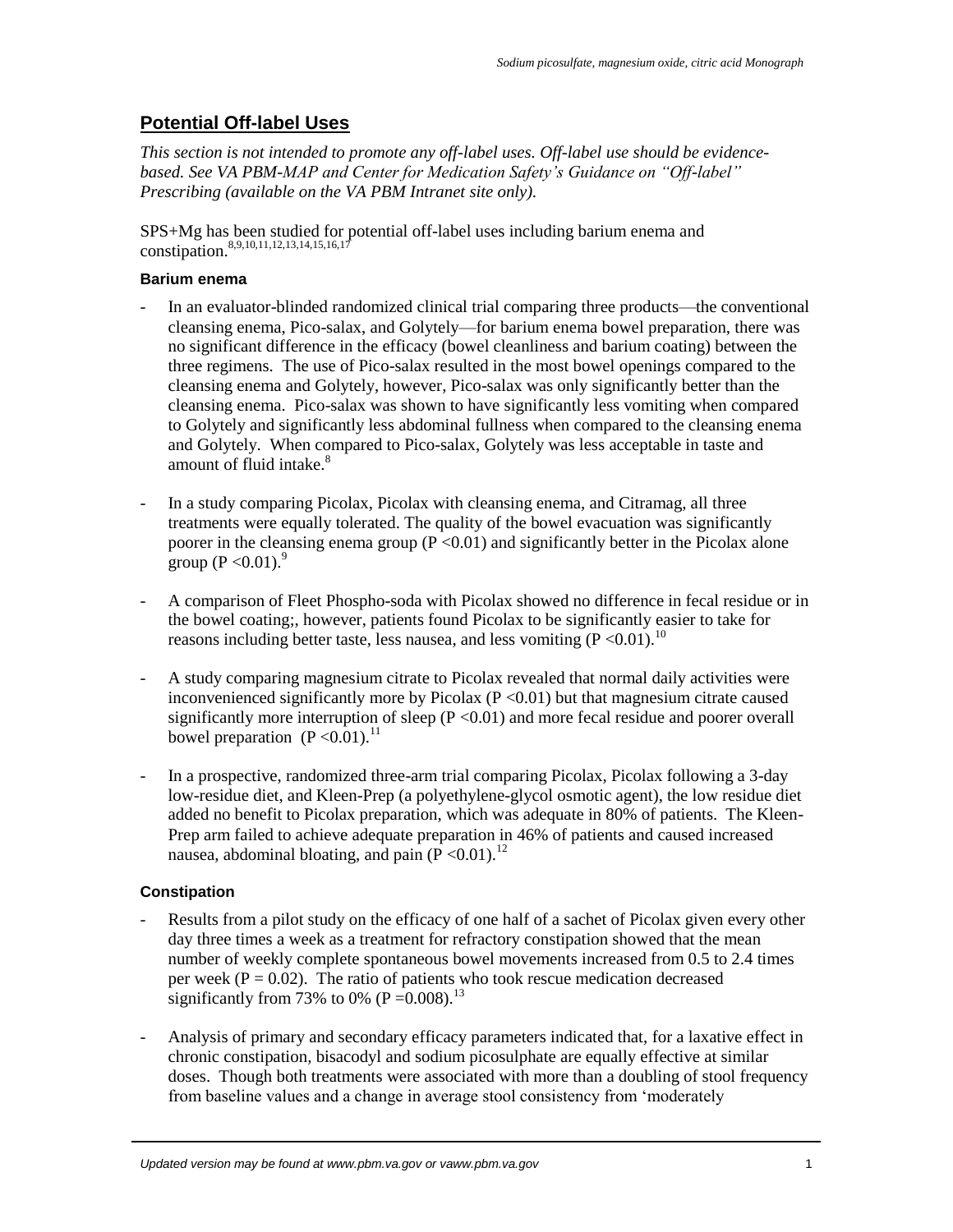hard'/'hard', to 'soft'/'well-formed', the change in mean number of stools from baseline was slightly greater in the sodium picosulphate group.<sup>25</sup>

#### **CT Colonography**

Patients who were treated with Picolax retained significantly less fluid (P <0.0001) when compared with Citramag (magnesium carbonate 11.57 g and citric acid 17.79 g powder per sachet for oral solution, U.K.) for all segments combined. There was significantly more retained solid residue with Picolax ( $P = 0.002$ ) when compared to Citramag. The authors concluded that Picolax is a more suitable preparation for CT colonography than Citramag.<sup>[14](#page-1-6)</sup>

#### **Flexible Sigmoidoscopy**

- A randomized controlled trial comparing Picolax to Klyx enemas (docusate sodium 240mg and sorbital 60g in 240mL) for flexible sigmoidoscopy found that there was no difference in efficacy between the two preparations, however, patients preferred Picolax.<sup>[15](#page-1-7)</sup>
- A single blind, randomized trial comparing efficacy and acceptability of a single sachet of oral Picolax to a single phosphate enema for flexible sigmoidoscopy found that compliance with the single enema (84%) was higher than compliance with single sachet of Picolax (79%), that sleep disturbances were more frequent in the Picolax group, that 30% found the diet restriction required by Picolax to be difficult, and that the quality of preparation was better with the single enema than with one single sachet of Picolax.<sup>[16](#page-1-8)</sup>
- In a randomized, controlled clinical trial comparing one sachet of oral sodium picosulphate and magnesium citrate powder for oral solution to a self-administered phosphate enema, the enema proved to be superior to sodium picosulphate and magnesium citrate in terms of bowel preparation for flexible sigmoidoscopy and incidence of associated adverse symptoms. Approximately 93% of bowel preparations were rated as adequate or better in the enema group as opposed to 74% in the sodium picosulphate and magnesium citrate group. Adverse symptoms occurred in 20% of patients using the enema and 52% of patients taking the sodium picosulphate and magnesium citrate.<sup>[17](#page-1-9)</sup>

## **Current VA National Formulary Alternatives**

The following items are formulary alternatives to SPS+Mg for bowel cleansing prior to colonoscopy:

- Polyethylene glycol 3350 powder 255g and bisacodyl 5mg tablet bowel prep
- $\text{HalfLytely}^{\text{TM}}$  (2L polyethylene glycol; bisacodyl; electrolytes)
- $\text{GoLytely}^{\text{TM}}$  (4L polyethylene glycol 3350; electrolytes)
- Bisacodyl TAB, EC plus magnesium citrate LIQUID, ORAL

### **Dosage and Administration**

SPS+Mg is supplied as powder for reconstitution (2 packets per box). Each of the two packets contains 10 mg of sodium picosulfate, 3.5 grams of magnesium oxide, and 12.0 grams of anhydrous citric acid in 16.1 grams of powder. The contents of both packets constitute a complete bowel cleansing regimen. The powder must be reconstituted with cold water immediately before use and should not be prepared in advance. Directions for reconstitution of SPS+Mg powder are as follows<sup> $:2,3$  $:2,3$ </sup>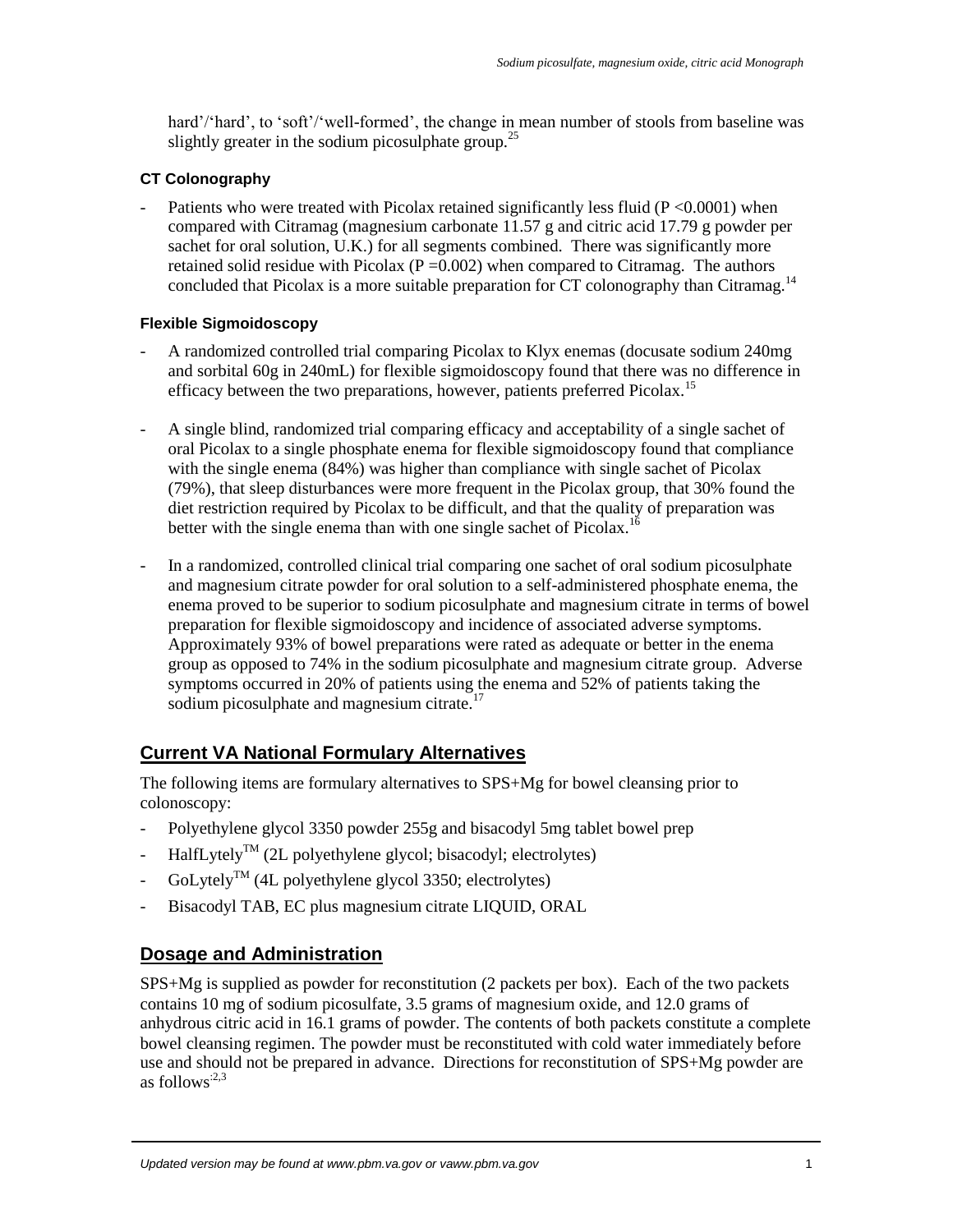- Fill the supplied dosing cup with cold water up to the lower (5-ounce or  $0.15$  L) line on the cup and add in the contents of one packet of SPS+Mg powder.
- Stir for 2 to 3 minutes. The reconstituted solution may become slightly warm as the powder dissolves.
- Administer after reconstitution

There are two dosing regimens for the provider to consider based on colonoscopy scheduling, distance traveled, and other personal situations. Both regimens require administration of the medication at two separate dosing times:<sup>26</sup>

- The preferred dosing regimen is the "Split Dose" method which consists of two separate doses:
	- The first dose is administered during the evening before the colonoscopy (5:00 to 9:00 PM) followed by five 8-ounce drinks (upper line on the dosing cup) of clear liquids before bed. The clear liquids should be consumed within 5 hours of taking the first dose.
	- The second dose is administered the next day, on the morning of the colonoscopy, and is followed by at least three 8-ounce drinks of clear liquids. Again, the clear liquids should be consumed within 5 hours of the second dose and can be taken up until 2 hour before the time of the colonoscopy.
- The alternative dosing regimen is the "Day Before" method and it also consists of two separate doses:
	- $\blacksquare$  The first dose is administered during the afternoon or early evening (4:00 to 6:00) PM) before the colonoscopy followed by five 8-ounce drinks (upper line on the dosing cup) of clear liquids before the next dose (within 5 hours).
	- The second dose is administered 6 hours after the first dose (10:00 PM to 12:00 AM) on the evening before the colonoscopy followed by three 8-ounce drinks of clear liquids before bed (within 5 hours).

Additional dosing information includes the following<sup>[2,](#page-0-0)[3](#page-0-1)</sup>:

- Take the SPS+Mg Split-dosing or Day-before regimen exactly as instructed.
- A complete preparation requires 2 packets of SPS+Mg for oral solution taken separately and each followed by additional fluids as instructed.
- It is important to drink the additional prescribed amount of clear liquids after taking SPS+Mg to prevent dehydration.
	- Examples of clear liquids include water, clear broth, apple juice, white cranberry juice, white grape juice, and ginger ale, plain jello (not red or purple) and frozen juice bars (not purple or red).
- Do not eat solid foods or drink milk while taking SPS+Mg.
- Do not take other laxatives while taking SPS+Mg.
- If bloating, distension, or stomach (abdominal) pain occur, temporarily stop taking or delay the second dose until the symptoms resolve and contact your healthcare provider.
- Stop taking sodium picosulfate, magnesium oxide and anhydrous citric acid SPS+Mg, and call the healthcare provider immediately if rash or hives appear after taking the first packet of powder as these could be signs of an allergic reaction.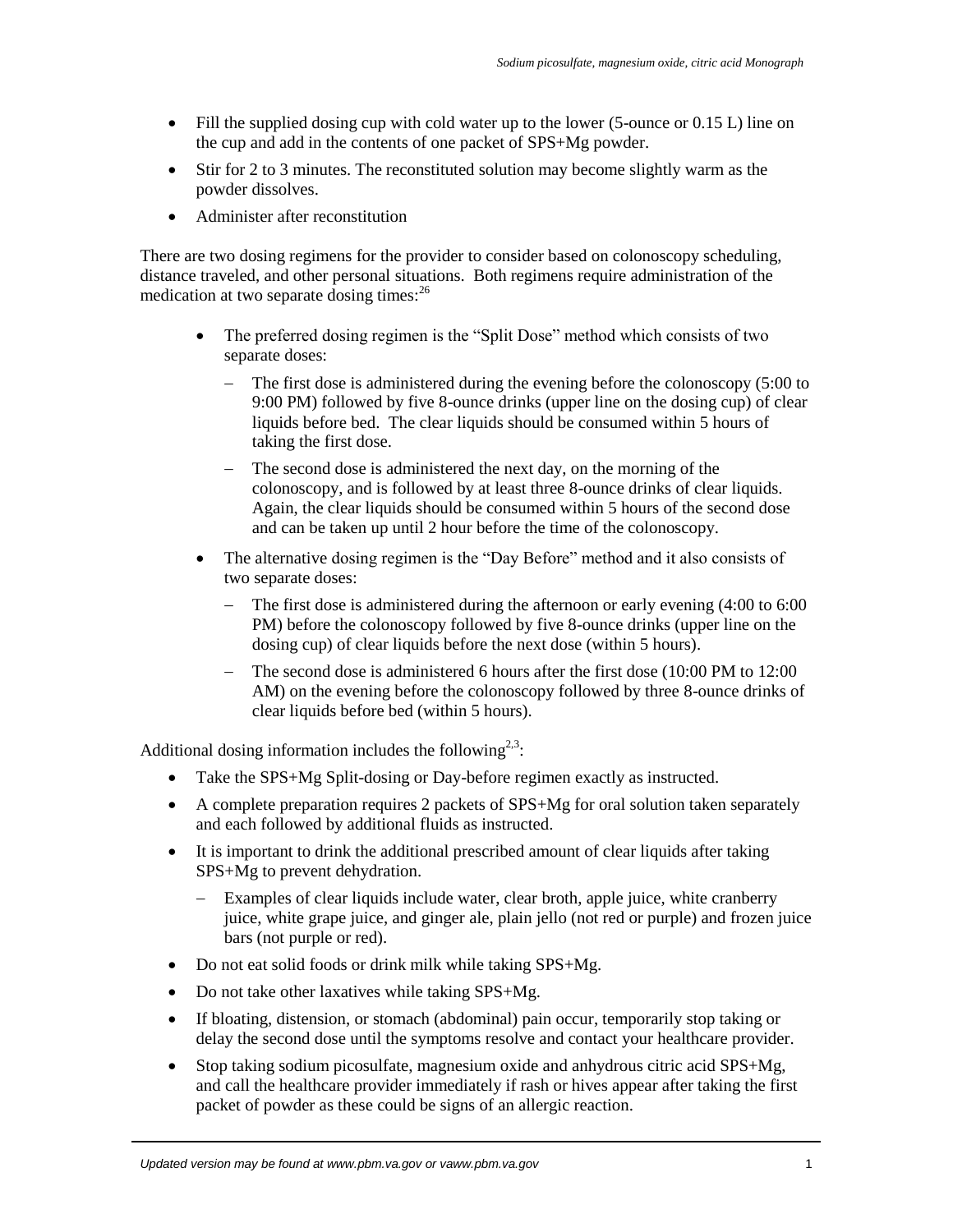Special considerations: $2,3$  $2,3$ 

- Because this is a magnesium-containing bowel preparation, caution should be used when prescribing SPS+Mg for patients with renal impairment or for patients who are taking medications that affect renal function.
	- To prevent risk of renal injury, adequate hydration before, during and after the use of SPS+Mg should be emphasized.
	- In patients with a creatinine clearance of less than  $30 \text{ mL/min}$ , accumulation of magnesium in the plasma could occur and the use of SPS+Mg should be avoided.
- No pharmacogenomics information is available at this time.

The total volume of fluid recommended, including the 0.30 L (two 0.15-L doses) of diluted SPS+Mg fluid and 1.92 L of subsequent clear liquids, is about 2.22 L (1.35 L for the first dose and 0.87 L for the second dose of SPS+Mg). This volume is slightly more than that taken with HalfLytely (2L polyethylene glycol 3350; electrolytes and bisacodyl tablets) powder, which is dissolved in 2 L of water.

### **Efficacy**

The consensus guidelines for the prescription and administration of oral bowel cleansing agents, produced by the British Society of Gastroenterology, state that sodium picosulphate and magnesium citrate produces the 'driest' bowel with the lowest amount of watery residue when compared to Citramag and PEG preparations. The same guidelines advise that sodium picosulphate and magnesium citrate could be potentially advantageous for radiological investigation.<sup>27</sup>

Evaluation of the colon-cleansing efficacy of SPS+Mg was assessed in 2 randomized, investigator-blinded, active-controlled, multicenter US trials for non-inferiority against the comparator 2 L of PEG-3350 and bisacodyl tablets. One trial evaluated a split-dose regimen and the other trial, a day-before regimen. These trials were conducted in 1,211 patients scheduled to undergo elective colonoscopy. $5,6,7$  $5,6,7$  $5,6,7$ 

### **Efficacy Measures**

Responders on Aronchick Scale<sup>2</sup>[:](#page-0-0) The primary efficacy endpoints in both pivotal trials were the proportion of patients with successful colon cleansing using the Aronchick Scale as assessed by blinded colonoscopists. Responders were defined as patients with an "excellent" or "good" rating on the Aronchick Scale.

| Grade      | <b>Description</b>                                                                                     |
|------------|--------------------------------------------------------------------------------------------------------|
| Excellent  | > 90% of mucosa seen, mostly liquid stool, minimal suctioning needed for adequate<br>visualization     |
| Good       | > 90% of mucosa seen, mostly liquid stool, significant suctioning needed for adequate<br>visualization |
| Fair       | >90% of mucosa seen, mixture of liquid and semisolid stool, could be suctioned and/or<br>washed        |
| Inadequate | < 90% of mucosa seen, mixture of semisolid and solid stool which could not be suctioned or<br>washed   |

**Table 2: Aronchick Scale**

Responders on Ottawa Scale (cleanliness)**Error! Reference source not found.**: The secondary efficacy variables in both pivotal trials used the Ottawa Scale to assess colon cleansing by colon segments. Responders for cleansing of the colon segments were defined as a rating of "excellent," "good," or "fair" on the Ottawa Scale.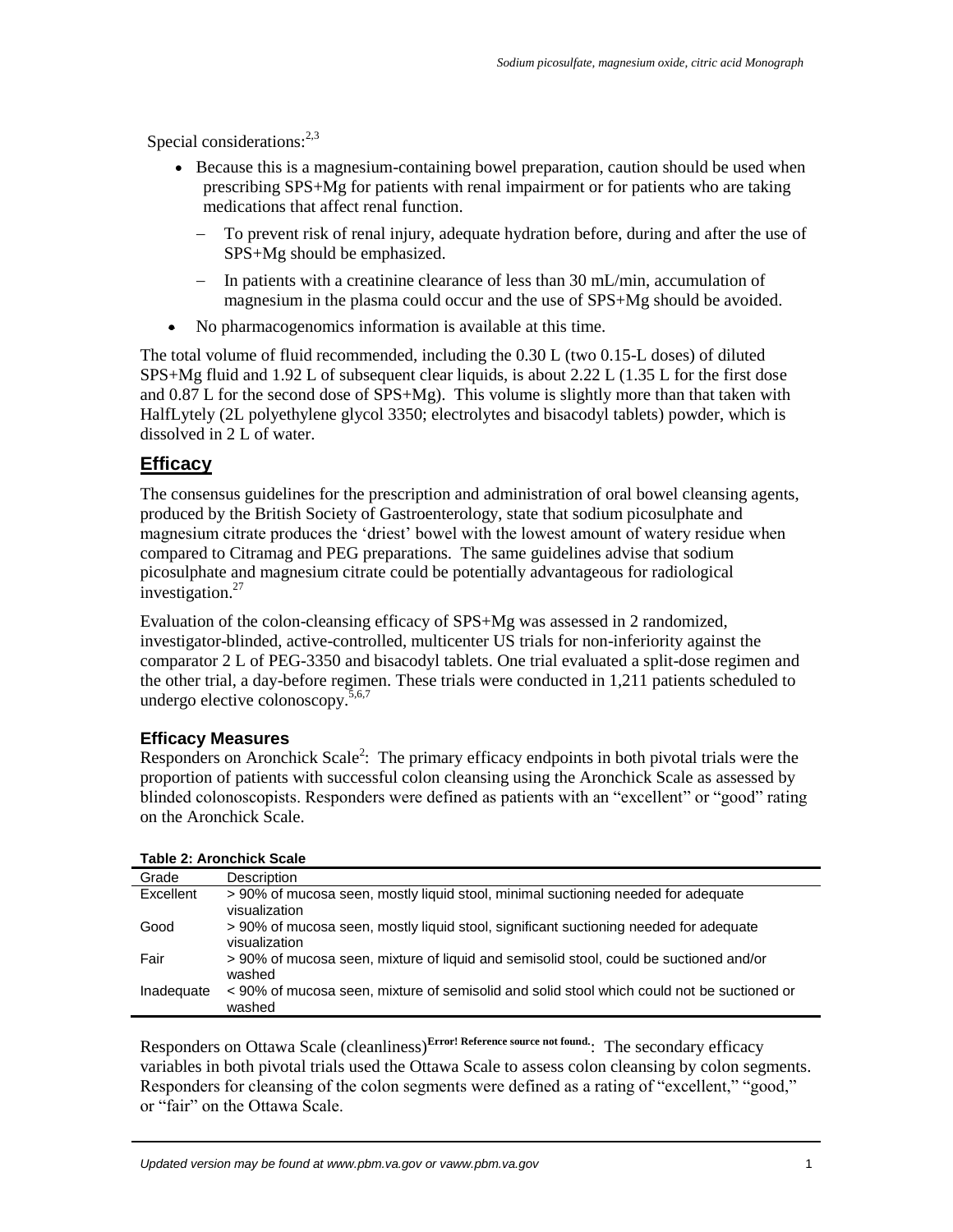| Grade    | Description                                                                                                                                      |
|----------|--------------------------------------------------------------------------------------------------------------------------------------------------|
| $\Omega$ | Excellent: Mucosal detail clearly visible. If fluid is present, it is clear. Almost no stool<br>residue.                                         |
|          | Good: Some turbid fluid or stool residue but mucosal detail still visible. Washing and<br>suctioning not necessary                               |
|          | Fair: Turbid fluid or stool residue obscuring mucosal detail. However, mucosal detail<br>becomes visible with suctioning. Washing not necessary. |
|          | Poor: Presence of stool obscuring mucosal detail and contour. However, with suctioning<br>and washing, a reasonable view is obtained.            |
| 4        | Inadequate: Solid stool obscuring mucosal detail and contour despite aggressive washing<br>and suctioning.                                       |

#### **Table 3: Ottawa Scale**

Satisfaction and Tolerability: Measured by the Subject Acceptability and Tolerability Questionnaire given to patients in the FE2009-01 and FE2009-02 trials.

#### **Dosing Regimens**

Split-dose Regimen: the first packetful of SPS+Mg powder dissolved in 5 ounces of water is taken the evening before colonoscopy (between 5:00-9:00PM) followed by five 8-ounce glasses of clear liquid and the second packetful the morning of colonoscopy (5 hours prior to but not more than 9 hours prior to colonoscopy) followed by three 8-ounce glasses of clear liquid.

Day-before Regimen: Both SPS+Mg packetfuls are taken separately the day before colonoscopy; the first packet taken in the afternoon (between 4:00-6:00PM) followed by five-8 ounce glasses of clear liquid and the second packet taken in the late evening (6 hours later between 10:00 PM-12:00 AM) followed by three 8-ounce glasses of clear liquid.

#### **Summary of Efficacy Findings**

- A total of 604 patients were enrolled, randomized, and received either split-dosed SPS+Mg or 2 L of PEG-3350 in a phase 3 study investigating the efficacy, safety, and tolerability of each bowel preparation.
- Split-Dosing of SPS+Mg was superior to 2 L of PEG-3350 and bisacodyl tablets as measured by the Aronchick scale for overall cleansing of the colon, and by the Ottawa Scale for cleansing of the ascending, mid, and recto-sigmoid. The effect size for overall colon cleansing was relatively small (absolute difference of 9.8%) with an NNT (95% CI) of 11 (6–40).
- A total of 598 patients were enrolled, randomized, and received either day-before dosed SPS+Mg or 2 L of PEG-2250 in a phase 3 study investigating the efficacy, safety, and tolerability of each bowel preparation.
- Day-Before dosing of SPS+Mg was non-inferior to 2 L of PEG-3350 and bisacodyl tablets as measured by the Aronchick scale for overall cleansing of the colon, and by the Ottawa Scale for cleansing of the ascending, mid, and recto-sigmoid colon.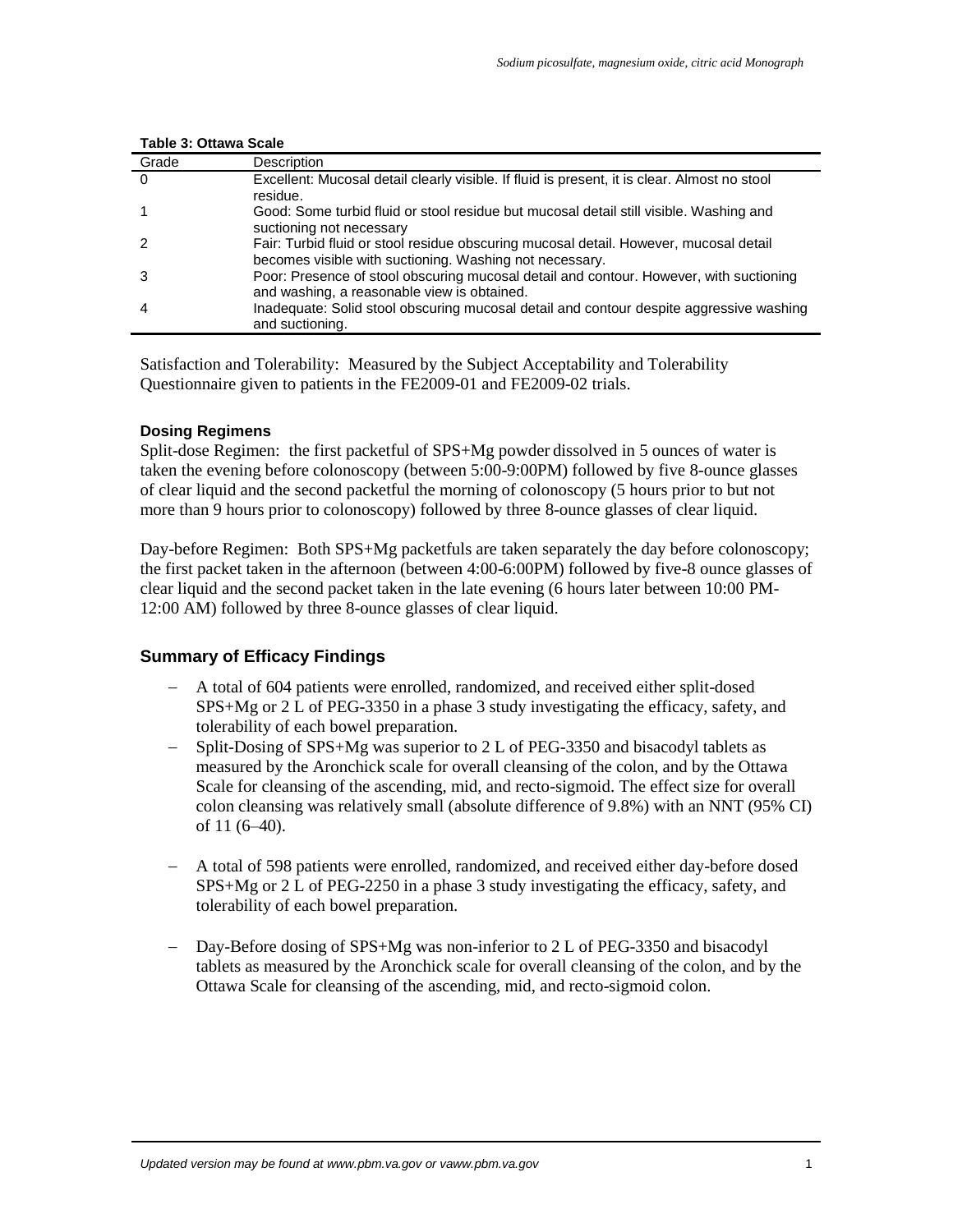| <b>Results</b><br>Trial /<br><b>Study Treatments</b><br><b>Design</b><br>Quality<br>"Split-dose"<br>Data on File<br><b>Responder Rates</b><br>FE2009-01.<br>Randomized,<br>SPS+Mg 10mg-<br>investigator-<br>97.5%<br>Treatment<br>3.5g-12g powder<br>blinded, active-<br>Quality: Fair<br>SPS+Mg<br>PEG+BIS*<br><b>Difference</b><br>CI.<br>for solution 1<br>controlled,<br><b>ITT</b><br>256<br>221<br>9.8%<br>3.4<br>packet + 40 fluid<br>non-inferiority,<br>(84.2%)<br>(74.4%)<br>multicenter US<br>ounces of liquid<br>$\overline{PP}$<br>9.3%<br>2.7<br>235<br>207<br>day before<br>trial<br>$(84.8\%)$<br>(75.5%)<br>colonoscopy, and 1<br>Responders = excellent or good rating on Aronchick Scale<br>$ITT (N = 304)$<br>packet + 24 fluid<br>ounces of liquid<br>vs. 297)<br>Primary endpoint (Aronchick scale): The lower bound of<br>the 1-sided 97.5% confidence interval for the treatment<br>day of colonoscopy<br>$PP (N = 277)$<br>difference was 3.4% in the ITT analysis set and 2.7% in<br>vs. 274)<br>the PP analysis set, satisfying criteria for noninferiority.<br>PEG-3350 2 L +<br>The lower bound of the confidence interval was $> 0\%$ , thus<br>Margin of<br>electrolytes<br>establishing superiority of SPS+Mg in bowel cleansing.<br>solution and two 5-<br>noninferiority:<br>mg bisacodyl<br>Not reported<br>Secondary endpoint (Ottawa Scale): In both ITT and PP<br>tablets given day<br>analysis sets, the noninferiority of SPS+Mg compared with<br>2L PEG-3350 and bisacodyl tablets in cleansing of the<br>before colonoscopy<br>ascending, mid, and recto-sigmoid colon was established.<br>The lower bound of the confidence interval was $> 0\%$ , thus<br>establishing superiority of SPS+Mg in bowel cleansing of<br>the ascending colon, mid colon, and recto-sigmoid colon in<br>the ITT analysis, and the ascending and mid colon in the<br>PP analysis. The superiority of SPS+Mg vs. 2L PEG-3350<br>and bisacodyl tablets was established for overall colon<br>cleansing of the 3 colon sections – ascending, mid, and<br>recto-sigmoid, in the ITT analysis set.<br>Secondary endpoint (Subject Acceptability and Tolerability<br>Questionnaire): SPS+Mg was statistically significantly<br>superior to 2L PEG-3350 and bisacodyl tablets based on<br>subject ratings on all questions (P<0.001). For further data,<br>see Tolerability section below. | Table 4: Summary of SPS+Mg Trials Supporting FDA Approval |  |  |         |
|-----------------------------------------------------------------------------------------------------------------------------------------------------------------------------------------------------------------------------------------------------------------------------------------------------------------------------------------------------------------------------------------------------------------------------------------------------------------------------------------------------------------------------------------------------------------------------------------------------------------------------------------------------------------------------------------------------------------------------------------------------------------------------------------------------------------------------------------------------------------------------------------------------------------------------------------------------------------------------------------------------------------------------------------------------------------------------------------------------------------------------------------------------------------------------------------------------------------------------------------------------------------------------------------------------------------------------------------------------------------------------------------------------------------------------------------------------------------------------------------------------------------------------------------------------------------------------------------------------------------------------------------------------------------------------------------------------------------------------------------------------------------------------------------------------------------------------------------------------------------------------------------------------------------------------------------------------------------------------------------------------------------------------------------------------------------------------------------------------------------------------------------------------------------------------------------------------------------------------------------------------------------------------------------------------------------------------------------------------------------------------------------------------------|-----------------------------------------------------------|--|--|---------|
|                                                                                                                                                                                                                                                                                                                                                                                                                                                                                                                                                                                                                                                                                                                                                                                                                                                                                                                                                                                                                                                                                                                                                                                                                                                                                                                                                                                                                                                                                                                                                                                                                                                                                                                                                                                                                                                                                                                                                                                                                                                                                                                                                                                                                                                                                                                                                                                                           |                                                           |  |  |         |
|                                                                                                                                                                                                                                                                                                                                                                                                                                                                                                                                                                                                                                                                                                                                                                                                                                                                                                                                                                                                                                                                                                                                                                                                                                                                                                                                                                                                                                                                                                                                                                                                                                                                                                                                                                                                                                                                                                                                                                                                                                                                                                                                                                                                                                                                                                                                                                                                           |                                                           |  |  |         |
|                                                                                                                                                                                                                                                                                                                                                                                                                                                                                                                                                                                                                                                                                                                                                                                                                                                                                                                                                                                                                                                                                                                                                                                                                                                                                                                                                                                                                                                                                                                                                                                                                                                                                                                                                                                                                                                                                                                                                                                                                                                                                                                                                                                                                                                                                                                                                                                                           |                                                           |  |  | 1-sided |
|                                                                                                                                                                                                                                                                                                                                                                                                                                                                                                                                                                                                                                                                                                                                                                                                                                                                                                                                                                                                                                                                                                                                                                                                                                                                                                                                                                                                                                                                                                                                                                                                                                                                                                                                                                                                                                                                                                                                                                                                                                                                                                                                                                                                                                                                                                                                                                                                           |                                                           |  |  |         |

**Table 4: Summary of SPS+Mg Trials Supporting FDA Approval**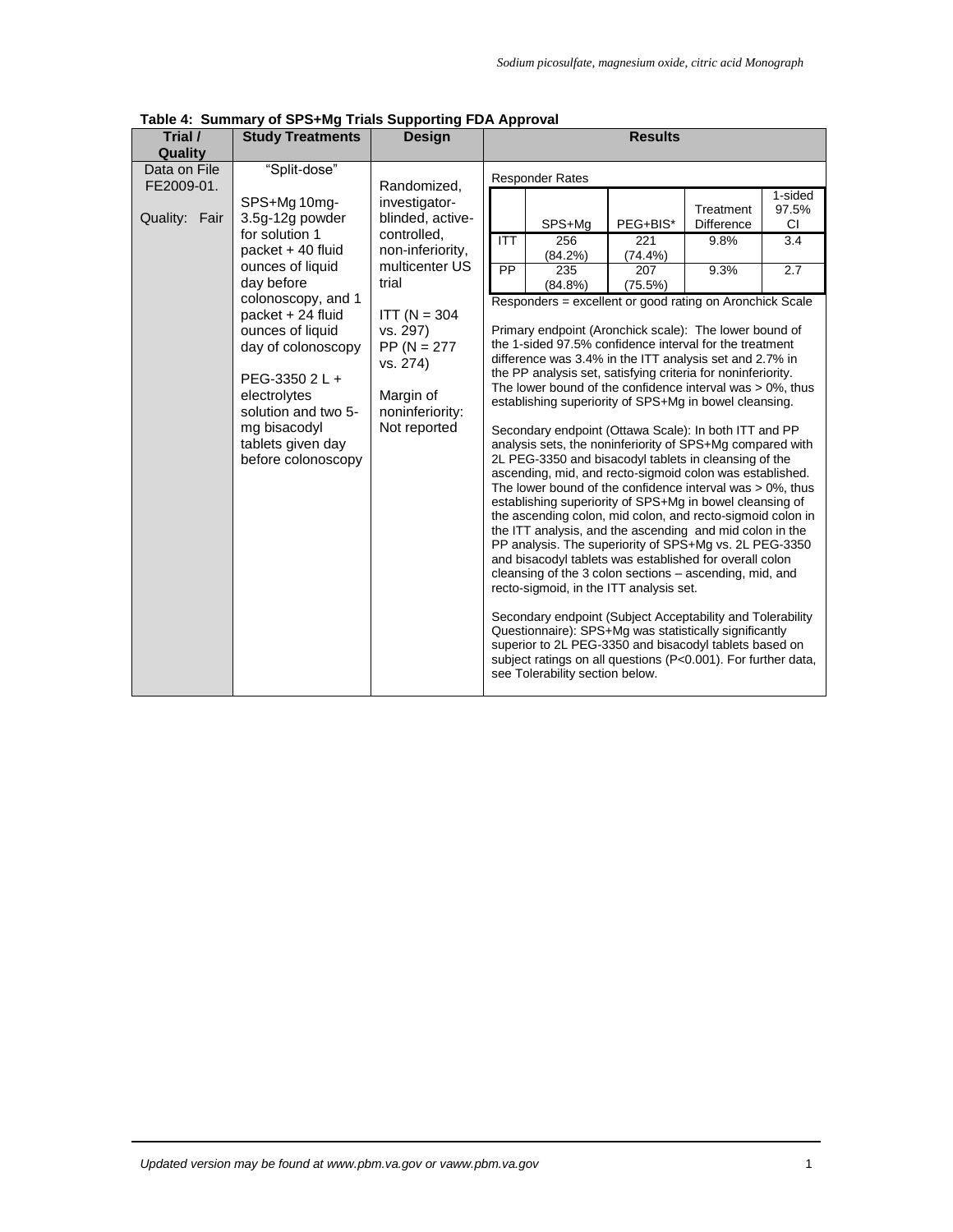| Trial /<br>Quality                                                                                                                                                                                                                                                                                                       | <b>Study Treatments</b>                                                                                                                                                                                                                                      | <b>Design</b>                                                                                                                                                                                               | <b>Results</b>                                                                                                                                                                                                                                                                                                                                                                                                                                                                                                                                                                                                                                                                                                                                                                                                                                                                                                                                                                                                                                                                                                                                                                                                                                                                                                                                            |
|--------------------------------------------------------------------------------------------------------------------------------------------------------------------------------------------------------------------------------------------------------------------------------------------------------------------------|--------------------------------------------------------------------------------------------------------------------------------------------------------------------------------------------------------------------------------------------------------------|-------------------------------------------------------------------------------------------------------------------------------------------------------------------------------------------------------------|-----------------------------------------------------------------------------------------------------------------------------------------------------------------------------------------------------------------------------------------------------------------------------------------------------------------------------------------------------------------------------------------------------------------------------------------------------------------------------------------------------------------------------------------------------------------------------------------------------------------------------------------------------------------------------------------------------------------------------------------------------------------------------------------------------------------------------------------------------------------------------------------------------------------------------------------------------------------------------------------------------------------------------------------------------------------------------------------------------------------------------------------------------------------------------------------------------------------------------------------------------------------------------------------------------------------------------------------------------------|
| FE2009-02<br><b>Quality: Fair</b><br>Katz PO, Rex<br>DK, Epstein M,<br>Grandhi NK,<br>Vanner S. et<br>al. A dual-<br>action, low-<br>volume bowel<br>cleanser<br>administered<br>the day before<br>colonoscopy:<br>results from<br>the SEE<br><b>CLEAR II</b><br>study. Am J<br>Gastroenterol.<br>2013; 108:401-<br>409. | ""Day Before"<br>Prepopik™10mg-<br>3.5g-12g powder<br>for solution 2<br>packets + total of<br>64 fluid ounces of<br>liquid day before<br>colonoscopy in<br>divided doses<br>$PEG 2 L + two 5-$<br>mg bisacodyl<br>tablets<br>given day before<br>colonoscopy | Randomized,<br>investigator-<br>blinded, active-<br>controlled.<br>non-inferiority,<br>multicenter US<br>trial<br>$ITT N = 294$<br>vs. 260<br>PP $N = 260$ vs.<br>280<br>Margin of<br>noninferiority:<br>9% | 1-sided<br>Treatment<br>97.5%<br>Prepopik™<br>PEG+BIS*<br><b>Difference</b><br>CI.<br><b>ITT</b><br>244<br>239<br>$-2.9$<br>3.3%<br>$(83.0\%)$<br>(79.7%)<br>$-2.8$<br><b>PP</b><br>216<br>222<br>3.8%<br>$(83.1\%)$<br>(79.3%)<br>Responders = excellent or good rating using Aronchick<br>Scale<br>Primary endpoint (Aronchick scale): The lower bound of<br>the 1-sided 97.5% confidence interval for the treatment<br>difference was -2.9% in the ITT analysis set and -2.8% in<br>the PP analysis set, demonstrating noninferiority of<br>SPS+Mg to 2 L of PEG-3350 and bisacodyl tablets in both<br>sets. However, the lower bound of the confidence interval<br>was not > 0% and therefore superiority of SPS+Mg to 2L<br>PEG-3350 and bisacodyl tablets was not established.<br>Secondary endpoint (Ottawa Scale): In the ITT analysis<br>set, the noninferiority of SPS+Mg compared to 2L PEG-<br>3350 and bisacodyl tablets in overall colon cleansing and<br>cleansing of the ascending, mid, and recto-sigmoid colon<br>separately, was demonstrated.<br>Secondary endpoint (Subject Acceptability and Tolerability<br>Questionnaire): SPS+Mg was statistically significantly<br>superior to 2L PEG-3350 and bisacodyl tablets based on<br>subject ratings on all questions (P<0.0001). For furthers<br>data, see Tolerability section below. |

\*PEG + BIS, PEG 2 L + two 5mg bisacodyl tablets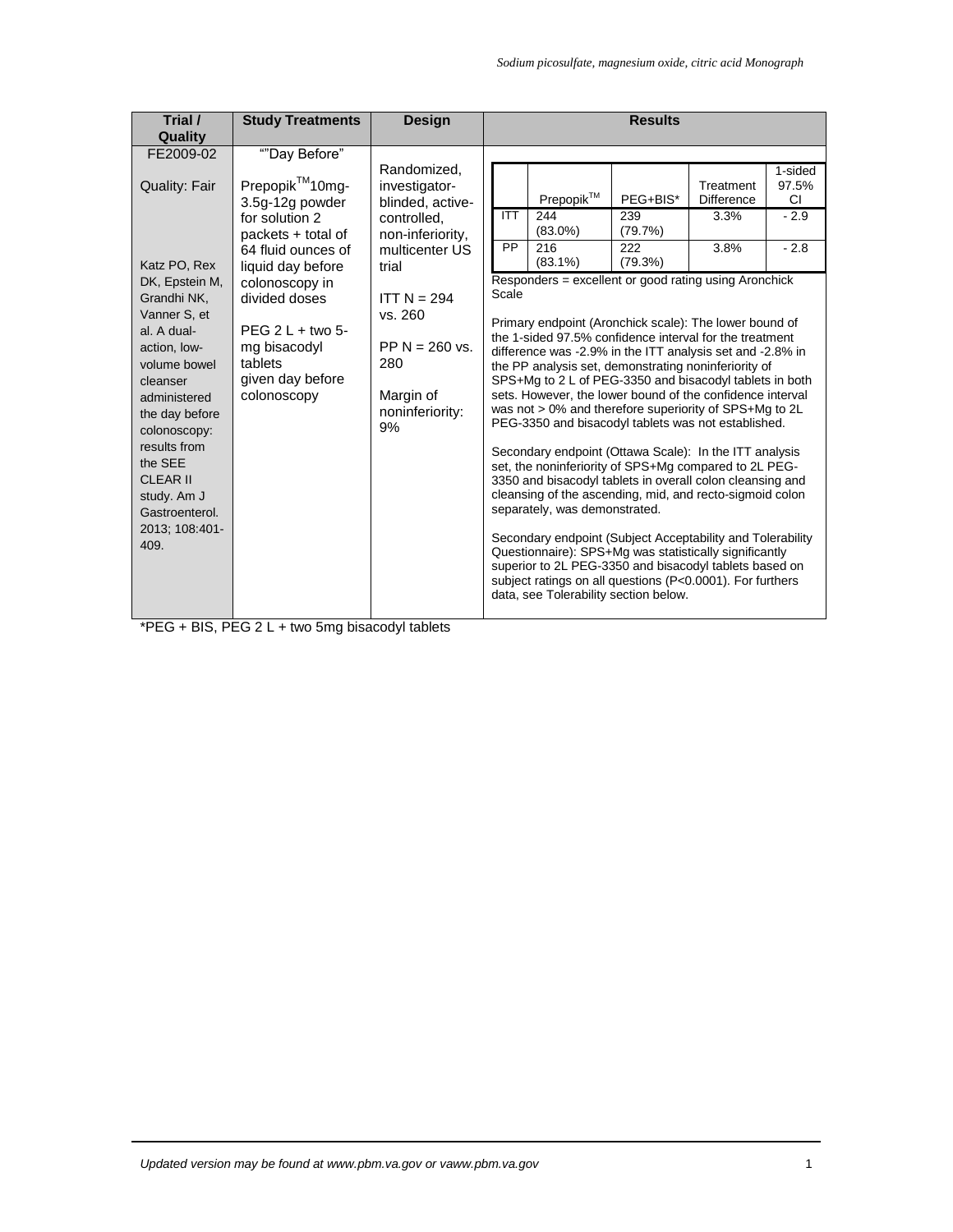[Appendix: Clinical Trials](#page-18-1) (page 23).

## **Safety**

SPS+Mg has been available for nearly 30 years outside of the U.S. with over 20 million doses being administered.

### **Deaths and Other Serious Adverse Events**

The incidence of serious treatment-emergent adverse events (TEAEs) was 0.3% in the SPS+Mg group and 0.7% in the 2L PEG-3350 plus bisacodyl tablets group.

#### **Common Adverse Events**

After administration of SPS+Mg, gastrointestinal adverse reactions, including abdominal bloating, distension, abdominal pain/cramping, fecal urgency, and watery diarrhea are expected. During clinical trials, only gastrointestinal events that required medical intervention and met criteria for serious adverse events were specifically noted. The most common treatment-emergent adverse reactions reported during clinical trials in adult patients receiving either Split-Dose or Day-Before regimens are listed below in [Table 5.](#page-11-0)5,6,[7,18](#page-1-10)

|                | <b>Study 1: Split-Dose Regimen</b> |                  | <b>Study 2: Day-Before Regimen</b> |                  |  |
|----------------|------------------------------------|------------------|------------------------------------|------------------|--|
|                |                                    | 2L PEG-3350      |                                    | 2L PEG-3350      |  |
|                | SPS+Mg                             | and bisacodyl    | SPS+Mg                             | and bisacodyl    |  |
| <b>Adverse</b> | $(N=305)$                          | tablets (N=298)  | $(N=296)$                          | tablets (N=302)  |  |
| <b>Events</b>  | $n$ (% = $n/N$ )                   | $n$ (% = $n/N$ ) | $n$ (% = $n/N$ )                   | $n$ (% = $n/N$ ) |  |
| Nausea         | 8(2.6)                             | 11(3.7)          | 9(3.0)                             | 13(4.3)          |  |
| Headache       | 5(1.6)                             | 5(1.7)           | 8(2.7)                             | 5(1.7)           |  |
| Vomiting       | 3(1.6)                             | 10(3.4)          | 4(1.4)                             | 6(2.0)           |  |

<span id="page-11-0"></span>

| Table 5: Treatment-Emergent Adverse Events observed in > 1% of Patients using the Split-Dose |
|----------------------------------------------------------------------------------------------|
| <b>Regimen and Day-Before Regimen*</b>                                                       |

\* Abdominal bloating, distension, pain/cramping, and watery diarrhea not requiring an intervention were not tabulated.

Orthostatic changes on the day of colonoscopy occurred in approximately 20% of patients in both SPS+Mg and 2L PEG-3340 and bisacodyl tablet arms during clinical trials of SPS+Mg. SPS+Mg was associated with numerically higher rates of abnormal electrolyte shifts and lower rates of high creatinine when compared to 2L of PEG + electrolytes plus two x 5-mg bisacodyl tablets as shown in [Table 6.](#page-12-0)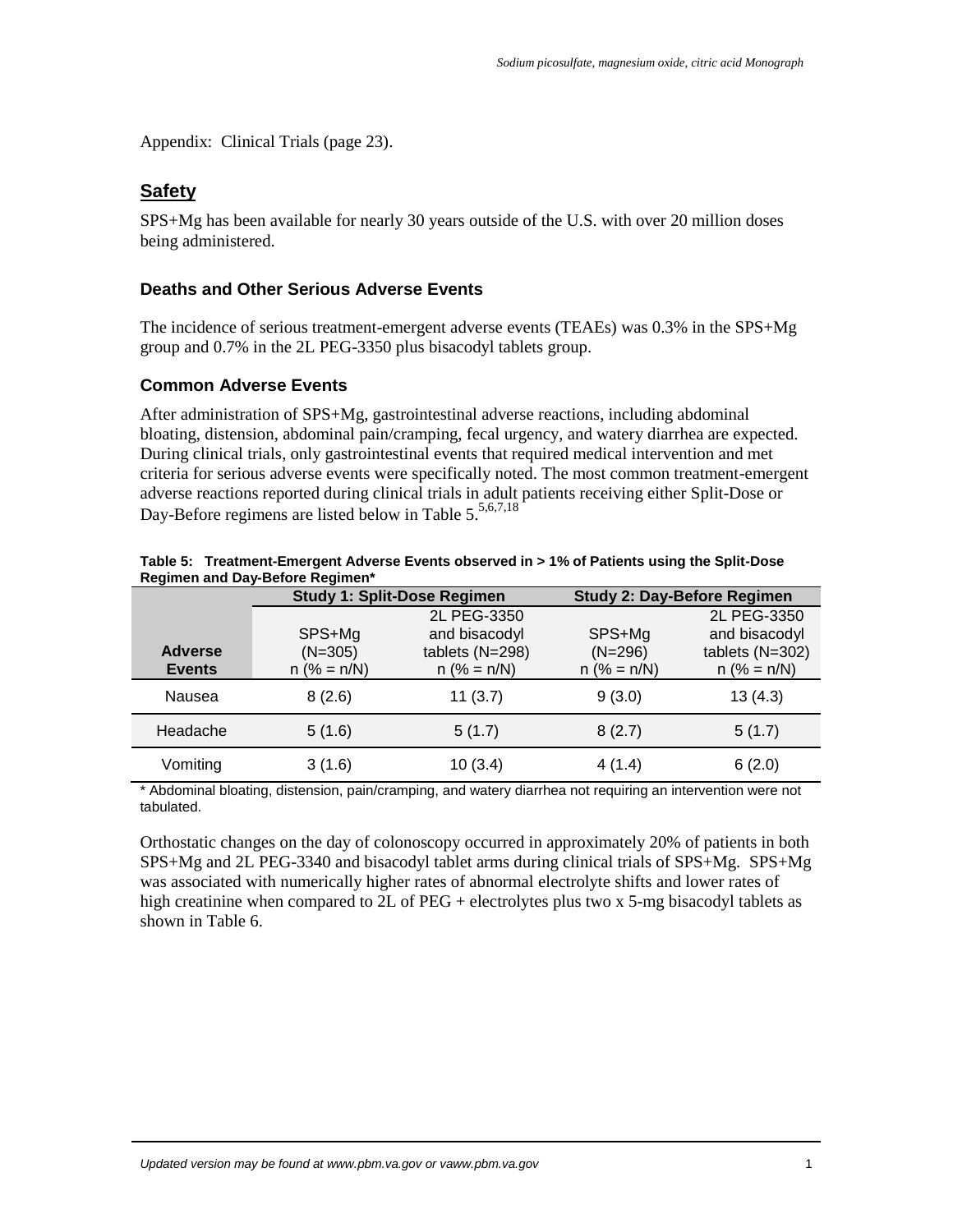|                  |                            |                            |                                    | <b>Study 2: Day-Before</b> |                          |  |
|------------------|----------------------------|----------------------------|------------------------------------|----------------------------|--------------------------|--|
|                  |                            |                            | <b>Study 1: Spilt-Dose Regimen</b> |                            | Regimen                  |  |
|                  |                            | Sodium                     | 2L PEG-3350                        | Sodium                     | 2L PEG-3350              |  |
|                  |                            | picosulfate,               | and bisacodyl                      | picosulfate,               | and bisacodyl            |  |
| Laboratory       |                            | magnesium                  | tablets                            | magnesium                  | tablets                  |  |
| <b>Parameter</b> |                            | oxide, and                 |                                    | oxide, and                 |                          |  |
| (direction of    |                            | anhydrous                  |                                    | anhydrous                  |                          |  |
| change)          | <b>Visit</b>               | citric acid                |                                    | citric acid                |                          |  |
|                  |                            |                            | $n/N$ (%)                          |                            | $n/N$ (%)                |  |
| Potassium        | Day of                     | 19/260 (7.3)               | 11/268(4.1)                        | 13/274 (4.7)               | 13/271 (4.8)             |  |
| (low)            | colonoscopy                |                            |                                    |                            |                          |  |
|                  | 24-48 hours                | 3/302(1.0)                 | 2/294(0.7)                         | 3/287(1.0)                 | 5/292(1.7)               |  |
|                  | Day 7                      | 11/285 (3.9)               | 8/279(2.9)                         | 6/276(2.2)                 | 14/278 (5.0)             |  |
|                  | Day 30                     | 11/284 (3.9)               | 8/278(2.9)                         | 7/275(2.5)                 | 8/284(2.8)               |  |
| Sodium (low)     | Day of                     | 11/298 (3.7)               | 3/295(1.0)                         | 3/286(1.0)                 | 3/295(1.0)               |  |
|                  | colonoscopy<br>24-48 hours | 1/303(0.3)                 | 1/295(0.3)                         | 1/288(0.3)                 |                          |  |
|                  |                            |                            |                                    |                            | 1/293(0.3)               |  |
|                  | Day 7                      | 2/300(0.7)                 | 1/292(0.3)<br>3/291(1.0)           | 1/285(0.4)                 | 1/291(0.3)               |  |
| Chloride (low)   | Day 30                     | 2/299(0.7)<br>11/301 (3.7) |                                    | 1/284(0.4)                 | 1/296(0.3)<br>0/297(0.0) |  |
|                  | Day of<br>colonoscopy      |                            | 1/298(0.3)                         | 3/287(1.0)                 |                          |  |
|                  | 24-48 hours                | 1/303(0.3)                 | 0/295(0.0)                         | 2/288(0.7)                 | 0/297(0.0)               |  |
|                  | Day 7                      | 1/303(0.3)                 | 3/295(1.0)                         | 0/285(0.0)                 | 0/293(0.0)               |  |
|                  | Day 30                     | 2/302(0.7)                 | 3/294(1.0)                         | 0/285(0.0)                 | 0/298(0.0)               |  |
| Magnesium        | Day of                     | 34/294 (11.6)              | 0/294(0.0)                         | 25/288 (8.7)               | 1/289(0.4)               |  |
| (high)           | colonoscopy                |                            |                                    |                            |                          |  |
|                  | 24-48 hours                | 0/303(0.0)                 | 0/295(0.0)                         | 0/288(0.0)                 | 0/293(0.0)               |  |
|                  | Day 7                      | 0/297(0.0)                 | 1/291(0.3)                         | 1/286(0.3)                 | 1/285(0.4)               |  |
|                  | <b>Day 30</b>              | 1/296(0.3)                 | 2/290(0.7)                         | 0/286(0.0)                 | 0/290(0.0)               |  |
| Calcium (low)    | Day of                     | 2/292(0.7)                 | 1/286(0.3)                         | 0/276(0.0)                 | 2/282(0.7)               |  |
|                  | colonoscopy                |                            |                                    |                            |                          |  |
|                  | 24-48 hours                | 0/303(0.0)                 | 0/295(0.0)                         | 0/288(0.0)                 | 0/293(0.0)               |  |
|                  | Day 7                      | 0/293(0.0)                 | 1/283(0.4)                         | 0/274(0.0)                 | 0/278(0.0)               |  |
|                  | Day 30                     | 0/292(0.0)                 | 1/282(0.4)                         | 0/274(0.0)                 | 1/283(0.4)               |  |
| Creatinine       | Day of                     | 5/260(1.9)                 | 13/268 (4.9)                       | 12/266 (4.5)               | 16/270 (5.9)             |  |
| (high)           | colonoscopy                |                            |                                    |                            |                          |  |
|                  | 24-48 hours                | 1/303(0.3)                 | 0/295(0.0)                         | 0/288(0.0)                 | 0/293(0.0)               |  |
|                  | Day 7                      | 10/264 (0.4)               | 13/267 (4.8)                       | 10/264 (3.8)               | 10/265 (3.8)             |  |
|                  | Day 30                     | 11/264 (4.2)               | 14/265(5.3)                        | 18/264 (6.8)               | 10/272 (3.7)             |  |
| eGFR             | Day of                     | 22/201 (10.0)              | 17/214 (7.9)                       | 26/199 (13.1)              | 25/224 (11.2)            |  |
| (low)            | colonoscopy                |                            |                                    |                            |                          |  |
|                  | 24-48 hours                | 76/303 (25.1)              | 72/295 (24.4)                      | 82/288 (28.5)              | 62/293 (21.2)            |  |
|                  | Day 7                      | 22/223 (10.0)              | 17/213 (8.0)                       | 11/198 (5.6)               | 28/219 (12.8)            |  |
|                  | Day 30                     | 24/223 (10.8)              | 21/211 (10.0)                      | 21/199 (10.6)              | 24/224 (10.7)            |  |

<span id="page-12-0"></span>

## **Other Adverse Events**

Other adverse events are further outlined in [Table 7](#page-13-0) below. **[2](#page-0-0)**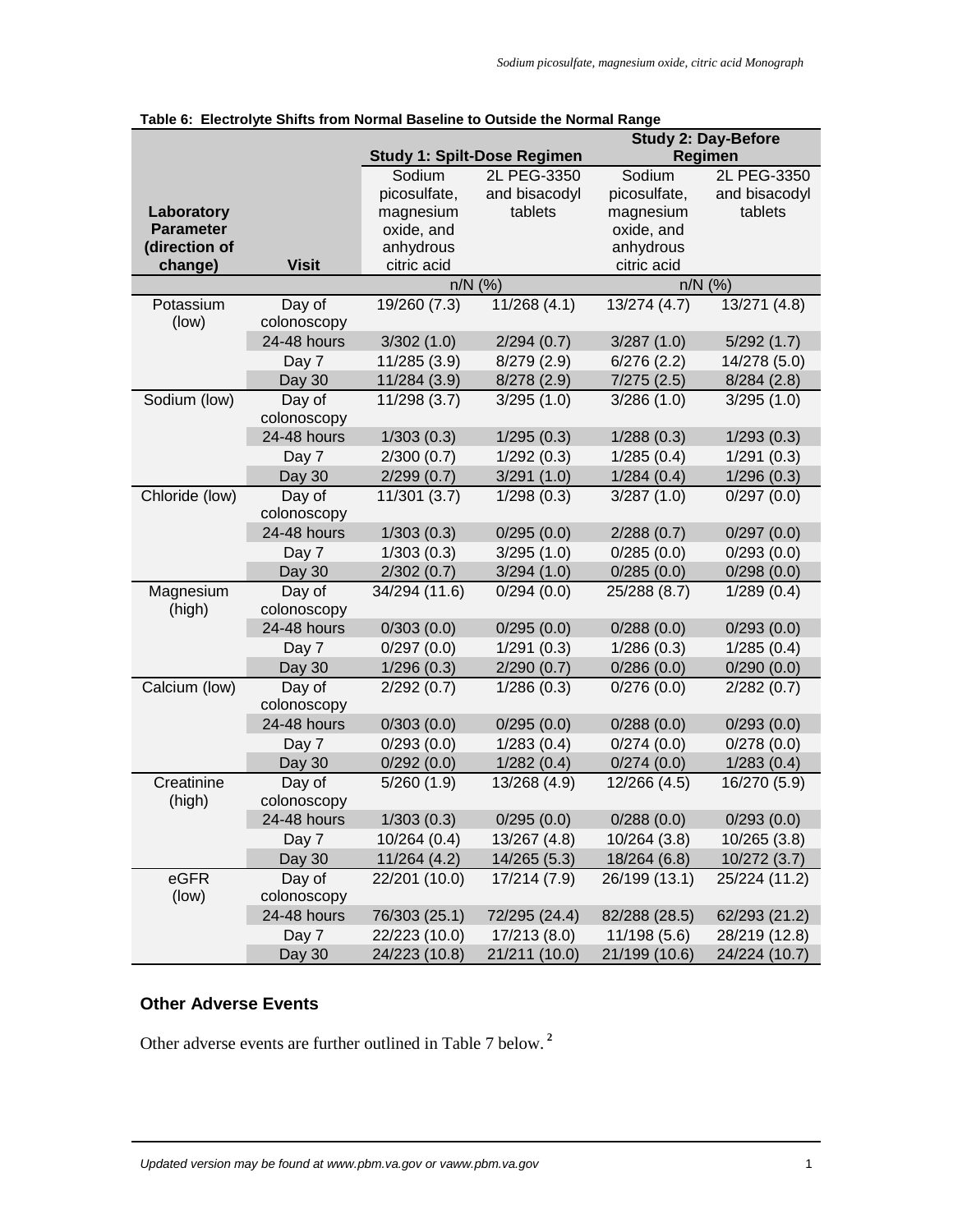#### <span id="page-13-0"></span>**Table 7: Other adverse events**

|                                                                      | SPS+Mg | 2L PEG-3350<br>and<br>bisacodyl<br>tablets |
|----------------------------------------------------------------------|--------|--------------------------------------------|
| Withdrawals due to AEs                                               | 0%     | 0.3%                                       |
| TEAEs considered to be possibly or probably related to study<br>drug | 6.2%   | 8.7%                                       |
| <b>Treatment-emergent AEs</b>                                        | 69.2%  | 72.8%                                      |
| Diverticulum                                                         | 19.7%  | 24.2%                                      |
| Colon Adenoma                                                        | 18.4%  | 17.1%                                      |
| <b>Hemorrhoids</b>                                                   | 17.7%  | 19.8%                                      |
| Colonic Polyp                                                        | 17.0%  | 17.1%                                      |
| Chills                                                               | 0%     | $1.0\%$                                    |
| Abnormal Urine pH                                                    | 23.4%* | 7.6%                                       |

\* Likely related to elevated magnesium excretion; results returned to normal within 24-48 hours postprocedure

Mucosal inflammation has also been associated with sodium picosulfate.<sup>28</sup>

### **Tolerability**

SPS+Mg was statistically superior (P<0.001) to 2L PEG-3350 and bisacodyl tablets on all questions on the Subject Acceptability and Tolerability Questionnaire including tolerability and satisfaction ratings[.](#page-0-0)<sup>2</sup>

#### **Table 8: Combined Scores from Key Clinical Studies for Subject Acceptability and Tolerability Questionnaire: Satisfaction Items**<sup>29</sup>

| <b>Item</b>                                                 | SPS+Mg                | 2L PEG-3350 and<br>bisacodyl tablets |
|-------------------------------------------------------------|-----------------------|--------------------------------------|
| Rated the bowel preparation as easy or very easy to consume | 88.4%*                | 33.2%                                |
| Able to consume the entire preparation                      | $99.3\%$ <sup>*</sup> | 90.9%                                |
| Overall experience rated as excellent                       | $46.2\%$ *            | 17.8%                                |
| Taste of the preparation rated good or excellent            | 73.8%*                | 24.7%                                |

\*p<0.0001 for SPS+Mg vs 2L PEG-3350 and bisacodyl tablets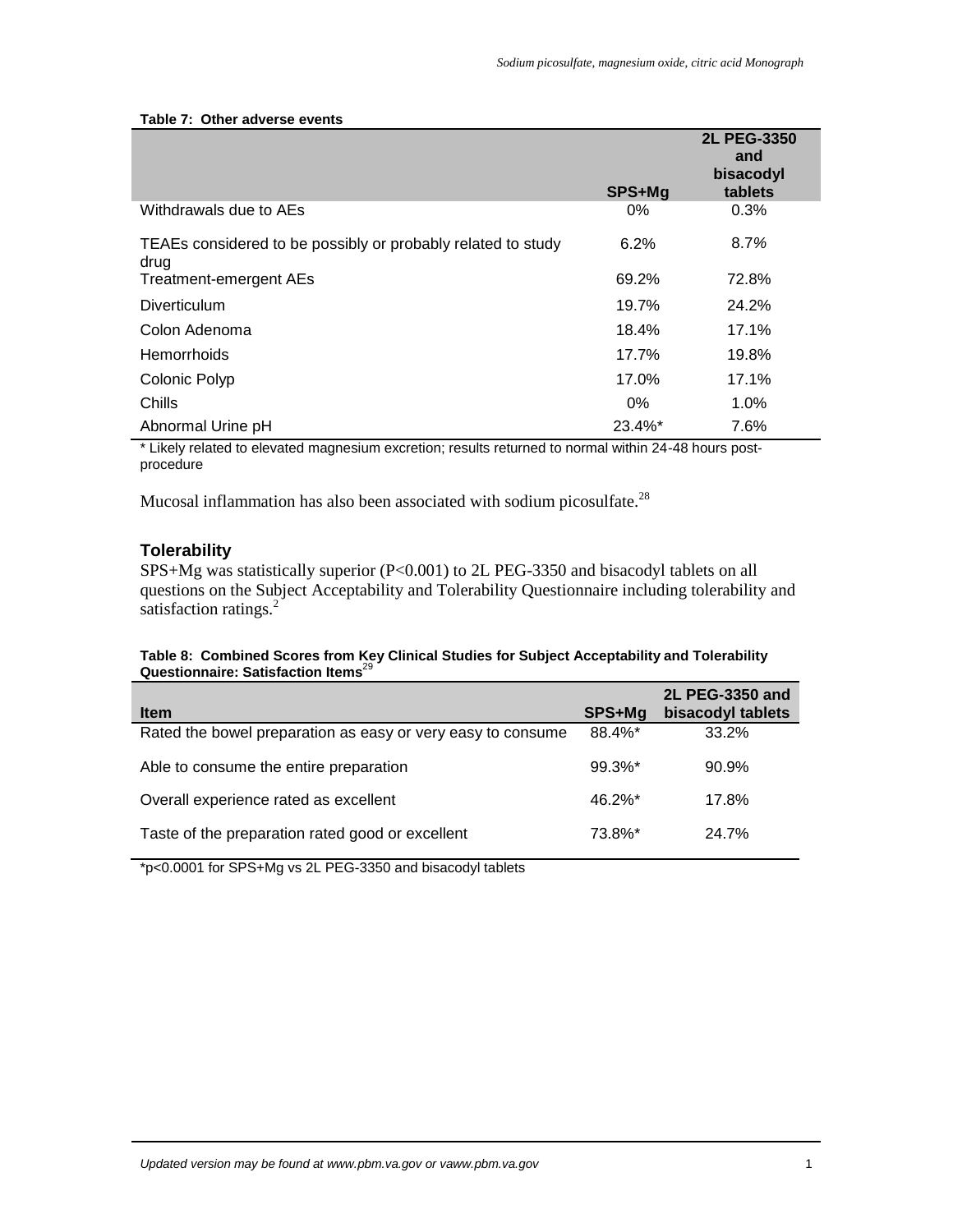[Appendix: Clinical Trials](#page-18-1) (page 23).

### **Contraindications**

 $SPS+Mg$  is contraindicated in the following conditions<sup>3</sup>[:](#page-0-1)

- Patients with severely reduced renal function (creatinine clearance less than 30 mL/minute) which may result in accumulation of magnesium
- Gastrointestinal obstruction or ileus (including gastrointestinal obstruction, retention, or perforation)
- Bowel perforation
- Toxic colitis or toxic megacolon
- Gastric retention
- An allergy to any of the ingredients in SPS+Mg.

Use caution, encourage adequate hydration before, during, and after the use of SPS+Mg and perform baseline and post-colonoscopy laboratory tests (electrolytes, creatinine, and BUN) in patients with $^{2,3}$  $^{2,3}$  $^{2,3}$  $^{2,3}$ :

- Severe active ulcerative colitis
- Patients with impaired renal function
- Patients who are taking concomitant medications that could affect renal function or increase the risk of renal injury, including but not limited to:
	- Diuretics
	- Angiotensin converting enzyme inhibitors
	- Angiotensin receptor blockers
	- Non-steroidal anti-inflammatory drugs

The safety and efficacy of SPS+Mg solution in neonates, infants, children, and adolescents have not been established.

### **Warnings and Precautions**

Common warnings and precautions are outlined below.<sup>[2,](#page-0-0)[3](#page-0-1)</sup>

#### **Serious Fluid and Serum Chemistry Abnormalities**

Serious adverse events including cardiac arrhythmias, seizures, and renal impairment can occur in patients taking SPS+Mg due to fluid and electrolyte disturbances. Any pre-existing fluid or electrolyte abnormalities should be corrected before SPS+Mg is initiated. Patients should be encouraged to adequately hydrate before, during, and after the use of SPS+Mg, and laboratory assessments should be completed prior to initiation. Approximately 20% of patients had orthostatic changes on the day of colonoscopy. If significant vomiting or signs of dehydration including orthostatic hypotension occur after taking SPS+Mg, post-colonoscopy lab tests including electrolytes, creatinine, and BUN should be completed.

#### **Seizures**

Generalized tonic-clonic seizures have been reported, especially in patients taking medications that lower the seizure threshold, patients withdrawing from alcohol or benzodiazepines, and patients with electrolyte abnormalities. It is recommended to ensure adequate hydration before, during, and after the use of SPS+Mg to prevent electrolyte abnormalities and seizures.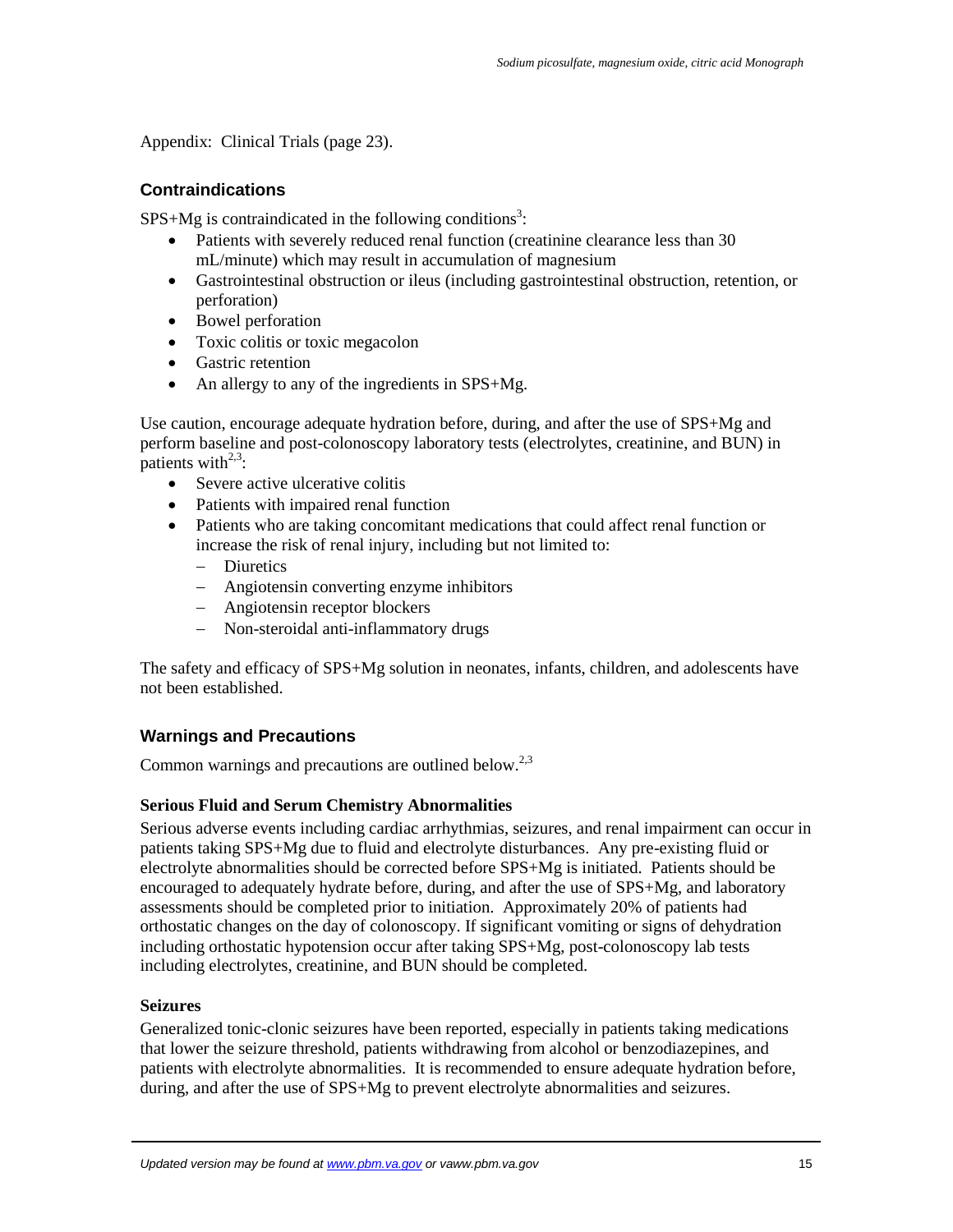#### **Use in Patients with Renal Impairment**

Patients with renal insufficiency and patients who are taking medications that affect renal function could be at increased risk of renal injury from SPS+Mg. Baseline and post-colonoscopy testing including electrolytes, creatinine, creatinine clearance, and BUN should occur. When creatinine clearance is < 30 mL/min, accumulation of magnesium in the plasma can occur.

#### **Cardiac Arrhythmias**

Rare but serious arrhythmias associated with the use of osmotic laxative products for bowel preparation have been reported. Pre- and post-colonoscopy EKGs may be considered in patients who are at increased risk for these serious cardiac arrhythmias including patients with prolonged QT, recent myocardial infarction, unstable angina, congestive heart failure, or cardiomyopathy.

#### **Colonic Mucosal Ulceration, Ischemic Colitis and Ulcerative Colitis**

The use of SPS+Mg along with any other stimulant laxative can increase the risk of colonic mucosal ulcerations, ischemic colitis, and ulcerative colitis especially in patients with known or suspected inflammatory bowel disease.

#### **Use in Patients with Significant Gastrointestinal Disease**

If suspected, diagnostic studies should be completed to rule out gastrointestinal obstruction or perforation before using SPS+Mg.

#### **Aspiration**

Patients with an impaired gag reflex and patients who often regurgitate should be observed during the administration of SPS+Mg to prevent aspiration.

#### **Not for Direct Ingestion**

SPS+Mg powder should not be ingested undissolved as this could increase the risk of electrolyte disturbances, dehydration, nausea, and vomiting.

#### **Special Populations**

Special populations that have been identified are outlined below.<sup>[2,](#page-0-0)[3](#page-0-1)</sup>

#### **Pregnancy**

SPS+Mg is in pregnancy category B. No adequate, well-controlled studies in pregnant women have been completed; therefore, SPS+Mg should only be used in pregnant women if clearly needed. PEG solutions, in pregnancy category C*,* have been used in pregnant women.

#### **Nursing Mothers**

It is unknown whether SPS+Mg is excreted in human milk. Caution should be used when SPS+Mg is administered to a nursing woman.

#### **Pediatric Patients**

The safety and efficacy of SPS+Mg has not been evaluated in pediatric patients.

#### **Geriatric Patients**

In controlled clinical trials with  $SPS+Mg$ , patients  $\geq 65$  years of age had a similar overall incidence of treatment-emergent adverse events as compared with patients < 65 years (73% vs. 71%). When SPS+Mg was compared with comparator agent in patients  $\geq 65$  years of age, to the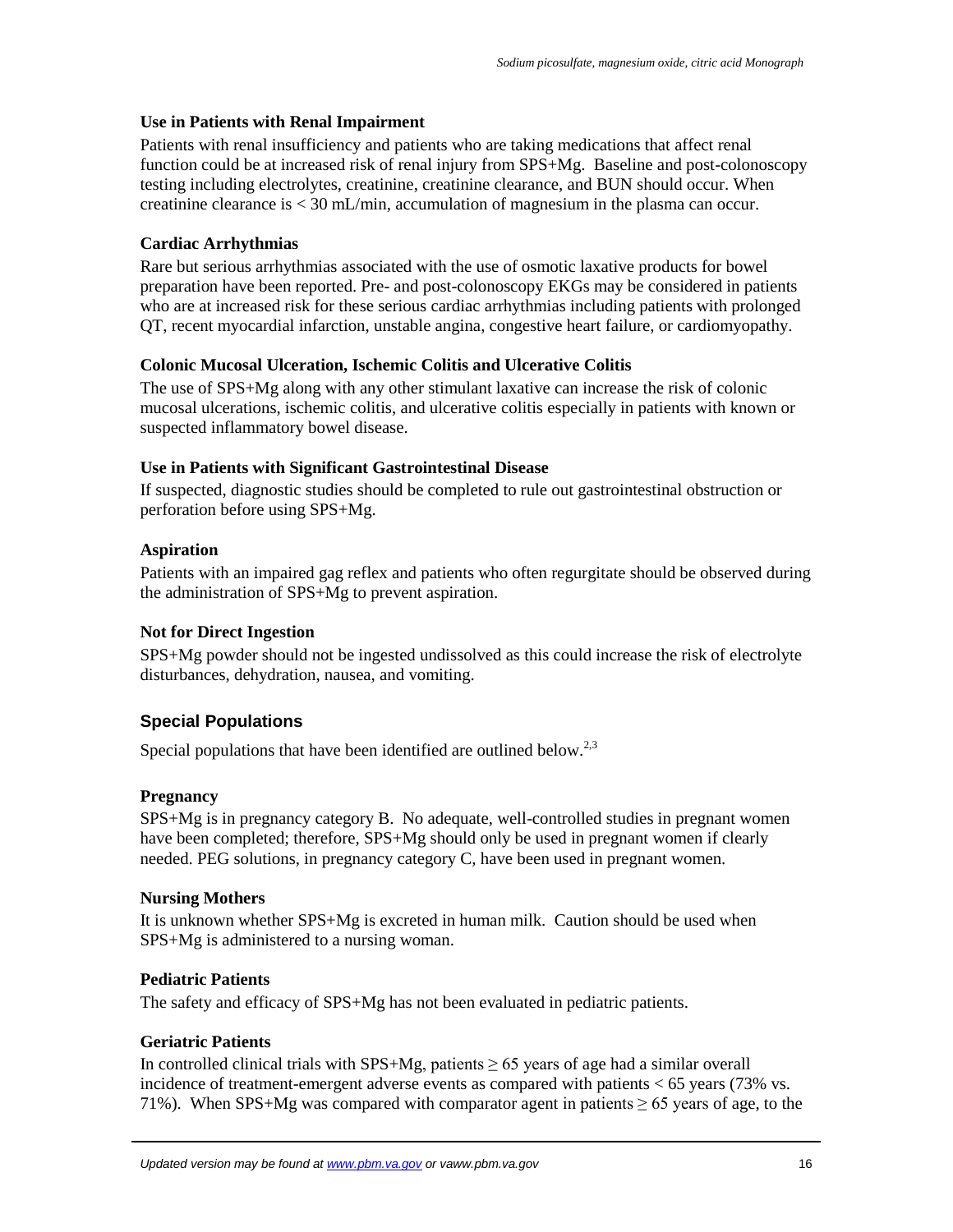same, the proportion of patients with successful colon cleansing was greater in the SPS+Mg group (81.1% vs. 70.9%).

#### **Renal Insufficiency**

To prevent the risk of renal injury, adequate hydration before, during, and after the use of SPS+Mg should be recommended to patients with impaired renal function and patients taking medications that may affect renal function. Providers should perform pre- and post-colonoscopy laboratory tests to monitor electrolytes, creatinine, and BUN in these patients. In addition, patients with CrCl < 30mL/minute are at an increased risk of magnesium accumulation and should not be given SPS+Mg.

## **Postmarketing Safety Experience**

Foreign spontaneous adverse event reports have been identified during use of formulations similar to  $SPS+Mg.<sup>2,3</sup>$  $SPS+Mg.<sup>2,3</sup>$  $SPS+Mg.<sup>2,3</sup>$  $SPS+Mg.<sup>2,3</sup>$ 

*Allergic reactions*: rash, urticarial, and purpura.

*Electrolyte abnormalities*: Hypokalemia, hyponatremia, and hypermagnesemia.

*Gastrointestinal issues*: Abdominal pain, diarrhea, fecal incontinence, proctalgia, reversible aphthoid ileal ulcers, and ischemic colitis.

*Neurologic issues*: Generalized tonic-clonic seizures with and without hyponatremia in epileptic patients.

## **Sentinel Events**

No data.

### **Look-alike / Sound-alike (LA / SA) Error Risk Potential**

As part of a JCAHO standard, LASA names are assessed during the formulary selection of drugs. Based on clinical judgment and an evaluation of LASA information from three data sources (Lexi-Comp, First Databank, and ISMP Confused Drug Name List), the following drug names may cause LASA confusion:

#### **Table 9: Look-alike Sound-alike Names**

| <b>NME Drug Name</b>                                             | Lexi-Comp | <b>First Data Bank</b> | <b>ISMP</b> | <b>Clinical Judgement</b>                                                                   |
|------------------------------------------------------------------|-----------|------------------------|-------------|---------------------------------------------------------------------------------------------|
| Sodium<br>Picosulfate,<br>Magnesium<br>Oxide, and Citric<br>Acid | None      | None                   | None        | Sodium Sulfate,<br>Potassium<br>Sulfate, and<br>Magnesium<br>Sulfate (Suprep <sup>®</sup> ) |
|                                                                  |           |                        |             | Magnesium<br>Citrate                                                                        |
| Prepopik $M$                                                     | None      | None                   | None        | $Prepidil^{\circledR}$                                                                      |
|                                                                  |           |                        |             | Pristiq <sup>®</sup>                                                                        |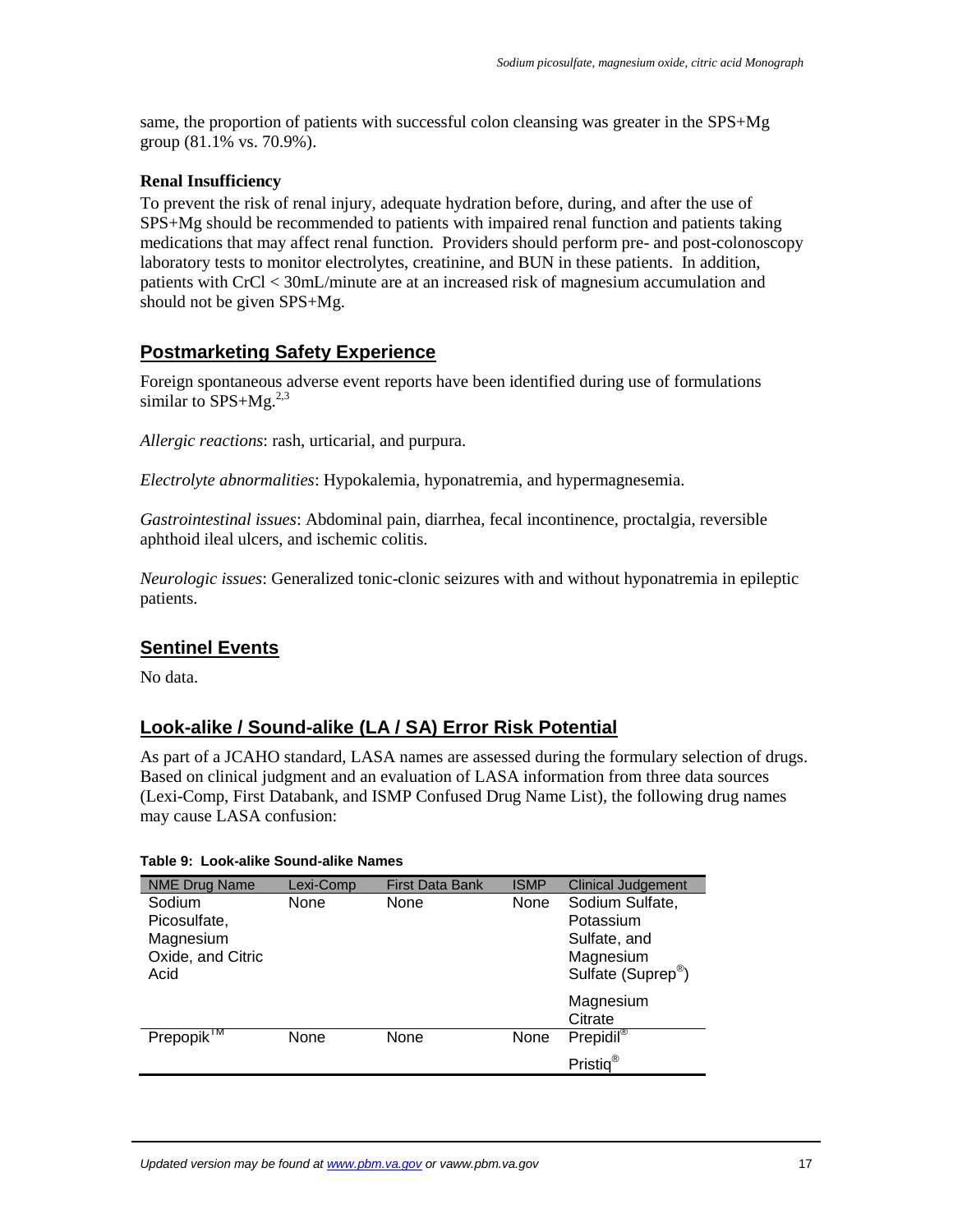### **Drug Interactions**

#### **Drug-Drug Interactions**

Drugs that may increase risks of fluid and electrolyte abnormalities: Use caution when prescribing SPS+Mg in patients receiving mediations or with conditions that increase the risk for fluid and electrolyte disturbances or that may increase the risk of seizure, arrhythmia, and prolonged QT in the setting of fluid and electrolyte abnormalities. In addition, use caution in patients receiving medications which may be associated with hypokalemia or hyponatremia, including medications such as diuretics, corticosteroids, cardiac glycosides. Nonsteroidal antiinflammatory drugs (NSAIDs) or tricyclic antidepressants, selective serotonin re-uptake inhibitors (SSRIs), antipsychotic drugs, and carbamazepine, which are medications known to induce Antidiuretic Hormone Secretion (SIAD), may increase the risk of water retention and/or electrolyte imbalance.

Potential for altered drug absorption: Oral medications administered within one hour of the start of administration of SPS+Mg may be flushed from the GI tract before that medication can be absorbed. Tetracycline, fluoroquinolone antibiotics, iron salts, digoxin, chlorpromazine, and penicillamine should be taken at least two hours before and at least six hours after administration of SPS+Mg to avoid chelation with magnesium.<sup>[2,](#page-0-0)[18](#page-1-10)</sup>

Antibiotics: Prior or concomitant use of antibiotics with SPS+Mg may reduce the efficacy of the bowel preparation since the conversion of sodium picosulfate to its active metabolite BHPM is mediated by colonic bacteria. Do not schedule a colonoscopy right after or during therapy with antibiotics, including aminoglycosides, carbacephems, carbapenems, cephalosporins, chloramphenicol, clindamycin, glycopeptides, glycylcyclines, ketolides, lincomycin, lipopeptides, macrolides, metronidazole, monobactams, oxazolidinones, penicillins, polymyxins, quinolones, streptogramins, sulfonamides, and trimethoprim. $2,18$  $2,18$ 

#### **Drug-Food Interactions**

No data.

## **Drug-Lab Interactions**

No data.

## **Acquisition Costs**

Please refer to the last page for VA drug acquisition costs. Prices shown in this internal, draft document may include additional discounts available to VA. This information is considered strictly confidential and must not be shared outside of VA. All cost information will be removed from the document when posted to the PBM website.

#### **Pharmacoeconomic Analysis**

No VA-relevant studies were found.

A budget-impact model for colonoscopy cost calculation and comparison was designed for multiple bowel preparation products. As a result of this model, it was determined that the main cost drivers in colonoscopies are the procedure costs and costs for inpatient stays, rather than actual drug acquisition costs of the bowel preparation products.<sup>30</sup>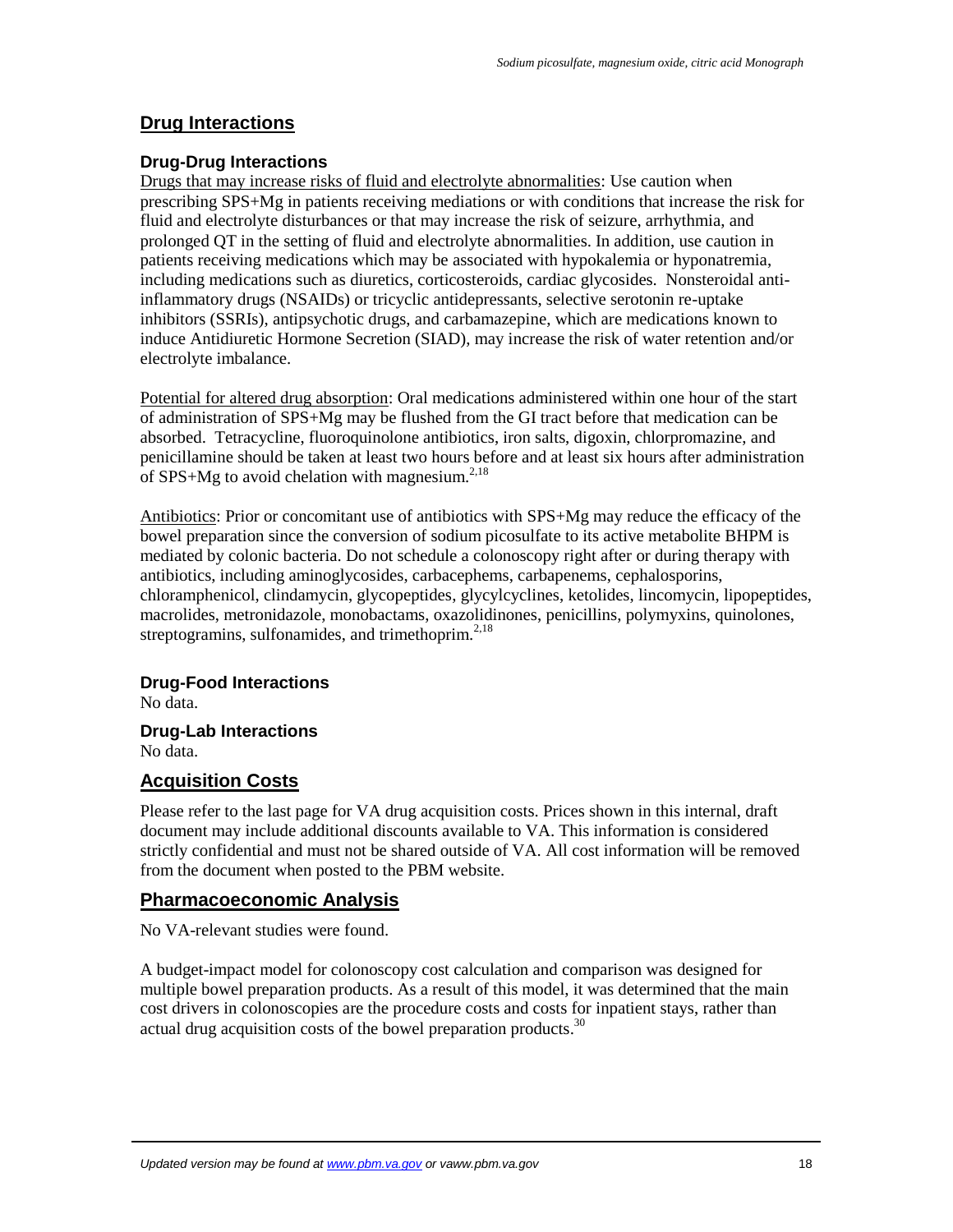## **Conclusions**

<span id="page-18-0"></span>SPS+Mg for oral solution is a low-volume, dual-mechanism colon cleansing agent that exerts its laxative action by virtue of conversion of sodium picosulfate to desacetylbisacodyl, the active moiety of the stimulant laxative bisacodyl, and the formation of the osmotic laxative magnesium citrate. Extensive data and many years of non-U.S. clinical experience support the safety and efficacy of SPS+Mg as a bowel cleanser. When administered in the Split-Dose (preferred) regimen, SPS+Mg was shown to be superior to the 2L PEG-3350 and bisacodyl tablets; however, the effect size was small. In addition, SPS+Mg demonstrated improved tolerability compared to these alternative bowel preparations. Although improved tolerability may lead to improved patient compliance with bowel preparation and therefore increased colorectal cancer (CRC) screening and survival rates,  $5.67$  this has not been evaluated with SPS+Mg.

SPS+Mg is a pregnancy category B drug. All other bowel preparations are pregnancy category C. It should be noted that  $SPS+Mg$  should not be used in renal insufficiency.<sup>[2,](#page-0-0)[3](#page-0-1)</sup>

No studies directly comparing SPS+Mg with a combination of bisacodyl tablets plus magnesium citrate in terms of colon cleansing efficacy were available; however, due to mechanism of action, the bisacodyl tablets plus magnesium citrate combination may be expected to be interchangeable with SPS+Mg at equivalent doses and have a cost advantage. Further studies are needed to confirm the therapeutic equivalence of the combination of bisacodyl tablets plus magnesium citrate to SPS+Mg.

The advantages of SPS+Mg are offset by the non-contract drug acquisition cost that is 2 to 750 times higher than alternative bowel preparation agents.

**Prepared [June](#page-0-7) 2013 by Katie Simmons, Pharm.D. Pharmacy Resident; Ashley Wilhelm, Pharm.D. Pharmacy Resident; Teresa Hedrick, Pharm.D. Clinical Pharmacy Specialist (Louis A. Johnson VA Medical Center)**

<span id="page-18-1"></span>**Contact person: Francine Goodman, Pharm.D. BCPS, Clinical Pharmacy Specialist, VHA Pharmacy Benefits Management Services**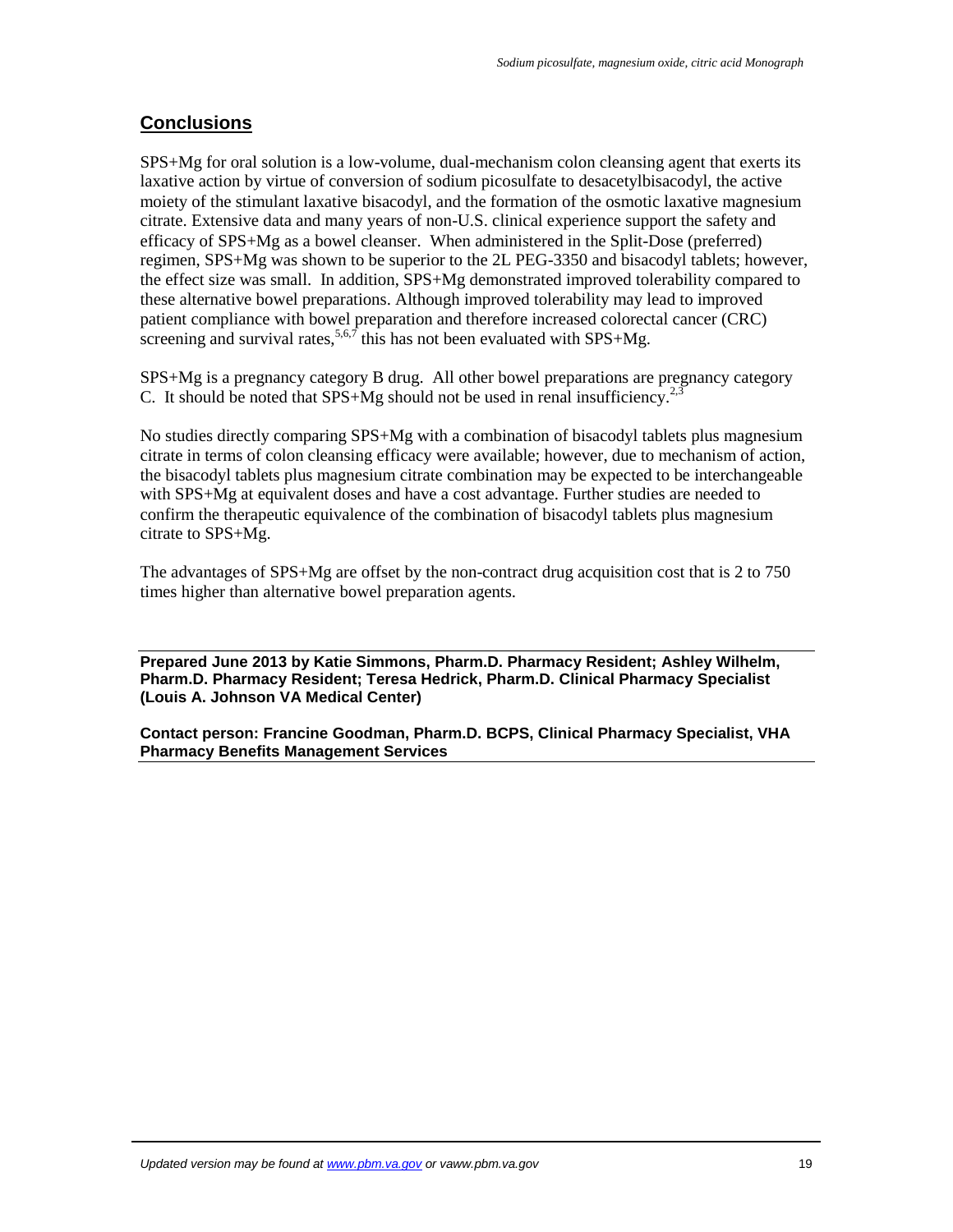## **Appendix: Clinical Trials**

A literature search was performed on PubMed/Medline (1966 to April 2013) using the search terms <sodium picosulfate, magnesium oxide and citric acid > or <Prepopik>. The search was limited to active-controlled studies performed in humans and published in English language. Trials evaluating Pico-salax, Picoprep, or Picolax (additional trade names marketed in Canada, the United Kingdom and other countries) were included. Reference lists of review articles and the manufacturer's AMCP dossier were searched for relevant clinical trials. All randomized controlled trials published in peer-reviewed journals were included. A total of 3 active controlled trials including 3 head-to-head trials were included in the evaluation.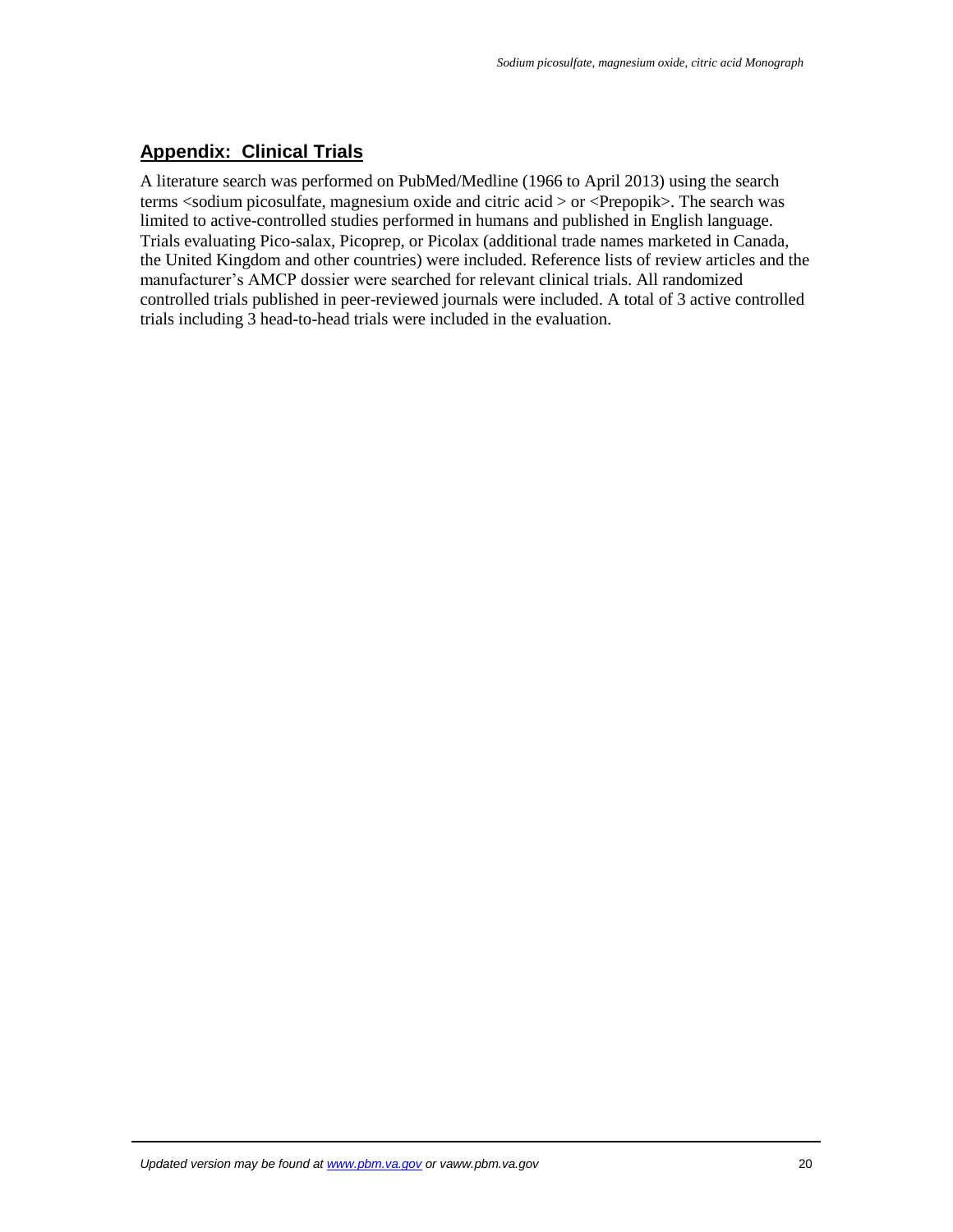### **Pivotal Studies**

| <b>Citation</b>       |                                |                        |                           |                                                                                  |                      |                   |                      |                   |          |                              |                     |                                | Author's<br>conclusions      |
|-----------------------|--------------------------------|------------------------|---------------------------|----------------------------------------------------------------------------------|----------------------|-------------------|----------------------|-------------------|----------|------------------------------|---------------------|--------------------------------|------------------------------|
| Design<br>Analysis    |                                |                        | <b>Patient</b>            |                                                                                  |                      |                   |                      |                   |          |                              |                     |                                | (optional)                   |
| type                  | <b>Eligibility</b>             |                        | Population                |                                                                                  |                      |                   |                      |                   |          |                              |                     |                                | <b>Critique</b>              |
| <b>Setting</b>        | Criteria                       | <b>Interventions</b>   | Profile                   | <b>Efficacy Results</b>                                                          |                      |                   |                      |                   |          | <b>Safety Results</b>        |                     |                                | (optional)                   |
| Katz                  | Inclusion                      | SPS+Ma                 | Mean age 56.8             | $N_R = 603$                                                                      |                      |                   |                      |                   |          |                              | SPS+Mg<br>$N=269$   | 2L PEG-3350<br>and             | SPS+Mg was<br>non-inferior   |
| $(2013)^5$            | Criteria:                      |                        | $-56.3$ years;            | NI Analysis for % of Responders using Aronchick Scale at Visit 3                 |                      |                   |                      |                   |          |                              | n (%)               | bisacodyl                      | to 2L PEG-                   |
|                       | Age 18-80                      | 2L PEG-3350            | male $35.1 -$             | <b>Analysis</b>                                                                  | <b>Statistic</b>     | SPS+Mg            | 2L PEG-              | <b>Treatment</b>  | 1-sided  |                              |                     | tablets<br>$N = 302$           | 3350 and                     |
| Phase 3.              | years                          | and bisacodyl          | 37.4%; white              | Set                                                                              |                      | n/N (%)           | 3350 and             | <b>Difference</b> | 97.5%    |                              |                     | n (%)                          | bisacodyl                    |
| randomized,           |                                | tablets                | $92.6 - 88.7%$            |                                                                                  |                      |                   | bisacodyl<br>tablets |                   | CI       | Any ADR<br>Nausea            | 33 (11.1)<br>9(3.0) | 29 (9.6)<br>12(4.3)            | tablets in                   |
| multicenter,          | At least 3                     |                        | $(SPS+Mq - 2L)$           | Intent-to-                                                                       | N                    | 294               | 300                  | 3.3               | $-2.9$   | Vomiting                     | 4(1.4)              | 6(2.0)                         | overall                      |
| assessor-<br>blinded. | spontaneous<br>bowel           | Tx taken day<br>before | PEG-3350 and<br>bisacodyl | Treat                                                                            | Responders,<br>n(%)  | 244 (83.0)        | 239 (79.7)           |                   |          | Headache                     | 8(2.7)              | 5(1.7)                         | cleansing of<br>the colon in |
| non-                  | movements per                  | colonoscopy            | tablets)                  | Per                                                                              | N                    | 260               | 280                  | 3.8               | $-2.8$   | SPS+Mg = Sodium picosulfate, |                     |                                | preparation                  |
| inferiority.          | week for 1                     |                        |                           | Protocol                                                                         | Responders,<br>n (%) | 216(83.1)         | 222 (79.3)           |                   |          | citric acid                  |                     | magnesium oxide, and anhydrous | for                          |
| head-to-              | month before                   |                        |                           | Responder = Excellent, good, or fair rating; $NI =$ noninferiority, $SPS + MQ =$ |                      |                   |                      |                   |          |                              |                     |                                | colonoscopy,                 |
| head study            | scheduled                      |                        |                           | Sodium picosulfate, magnesium oxide, and anhydrous citric acid                   |                      |                   |                      |                   |          |                              |                     |                                | as measured                  |
| in an                 | elective                       |                        |                           |                                                                                  |                      |                   |                      |                   |          |                              |                     |                                | by the                       |
| outpatient            | colonoscopy                    |                        |                           |                                                                                  |                      |                   |                      |                   |          |                              |                     |                                | Aronchick<br>Scale.          |
| setting               | Exclusion                      |                        |                           | NI Analysis for % of Responders by Colon Segment using Ottawa Scale              |                      |                   |                      |                   |          |                              |                     |                                | SPS+Mg was                   |
|                       | Criteria:                      |                        |                           | at Visit 3<br>Population                                                         | Area of              | SPS+Mg            | 2L PEG-              | <b>Treatment</b>  | 1-sided  |                              |                     |                                | non-inferior                 |
| JADAD: 3              | Acute surgical                 |                        |                           |                                                                                  | colon                | n/N (%)           | 3350 and             | <b>Difference</b> | 97.5% CI |                              |                     |                                | to to 2L PEG-                |
|                       | abdominal                      |                        |                           |                                                                                  |                      |                   | bisacodyl<br>tablets |                   |          |                              |                     |                                | 3350 and                     |
|                       | conditions:                    |                        |                           |                                                                                  | Ascending            | 239/294           | 252/300              | $-2.7$            | $-8.8$   |                              |                     |                                | bisacodyl                    |
|                       | active                         |                        |                           | Intent-to-<br>Treat                                                              | Mid                  | (81.3)            | (84.0)               | 4.5               |          |                              |                     |                                | tablets in                   |
|                       | inflammatory<br>bowel disease: |                        |                           | Responders                                                                       |                      | 274/294<br>(93.2) | 266/300<br>(88.7)    |                   | $-0.1$   |                              |                     |                                | cleansing the<br>ascending,  |
|                       | or colon                       |                        |                           |                                                                                  | Recto-               | 271/294           | 267/300              | 3.2               | $-1.5$   |                              |                     |                                | mid, and                     |
|                       | disease                        |                        |                           |                                                                                  | sigmoid<br>Overall:  | (92.2)<br>232/294 | (89.0)<br>234/300    | 0.9               | $-5.7$   |                              |                     |                                | recto-sigmoid                |
|                       | Gastrointestinal               |                        |                           |                                                                                  | ascending,           | (78.9)            | (78.0)               |                   |          |                              |                     |                                | colon in                     |
|                       | disorders                      |                        |                           |                                                                                  | mid, and<br>recto-   |                   |                      |                   |          |                              |                     |                                | preparation                  |
|                       |                                |                        |                           |                                                                                  | sigmoid              |                   |                      |                   |          |                              |                     |                                | for                          |
|                       | Uncontrolled<br>angina and/or  |                        |                           | Per Protocol                                                                     | Ascending            | 211/260<br>(81.2) | 237/280<br>(84.6)    | $-3.5$            | $-9.8$   |                              |                     |                                | colonoscopy<br>as measured   |
|                       | mvocardial                     |                        |                           | Responders                                                                       | Mid                  | 247/260           | 249/280              | 6.1               | 1.5      |                              |                     |                                | by the                       |
|                       | infarction within              |                        |                           |                                                                                  | Recto-               | (95.0)<br>243/260 | (88.9)<br>251/280    | 3.8               | $-0.8$   |                              |                     |                                | Ottawa                       |
|                       | last 3 months,                 |                        |                           |                                                                                  | siamoid              | (93.5)            | (89.6)               |                   |          |                              |                     |                                | Scale, No                    |
|                       | congestive                     |                        |                           | Responder = Excellent, good, or fair rating; NI= noninferiority, SPS+Mg =        |                      |                   |                      |                   |          |                              |                     |                                | drug-related                 |
|                       | heart failure or               |                        |                           | Sodium picosulfate, magnesium oxide, and anhydrous citric acid                   |                      |                   |                      |                   |          |                              |                     |                                | safety                       |
|                       | uncontrolled                   |                        |                           |                                                                                  |                      |                   |                      |                   |          |                              |                     |                                | concerns or                  |
|                       | hypertension,<br>renal         |                        |                           |                                                                                  |                      |                   |                      |                   |          |                              |                     |                                | novel AEs<br>were            |
|                       |                                |                        |                           |                                                                                  |                      |                   |                      |                   |          |                              |                     |                                |                              |
|                       | insufficiency                  |                        |                           |                                                                                  |                      |                   |                      |                   |          |                              |                     |                                | observed.                    |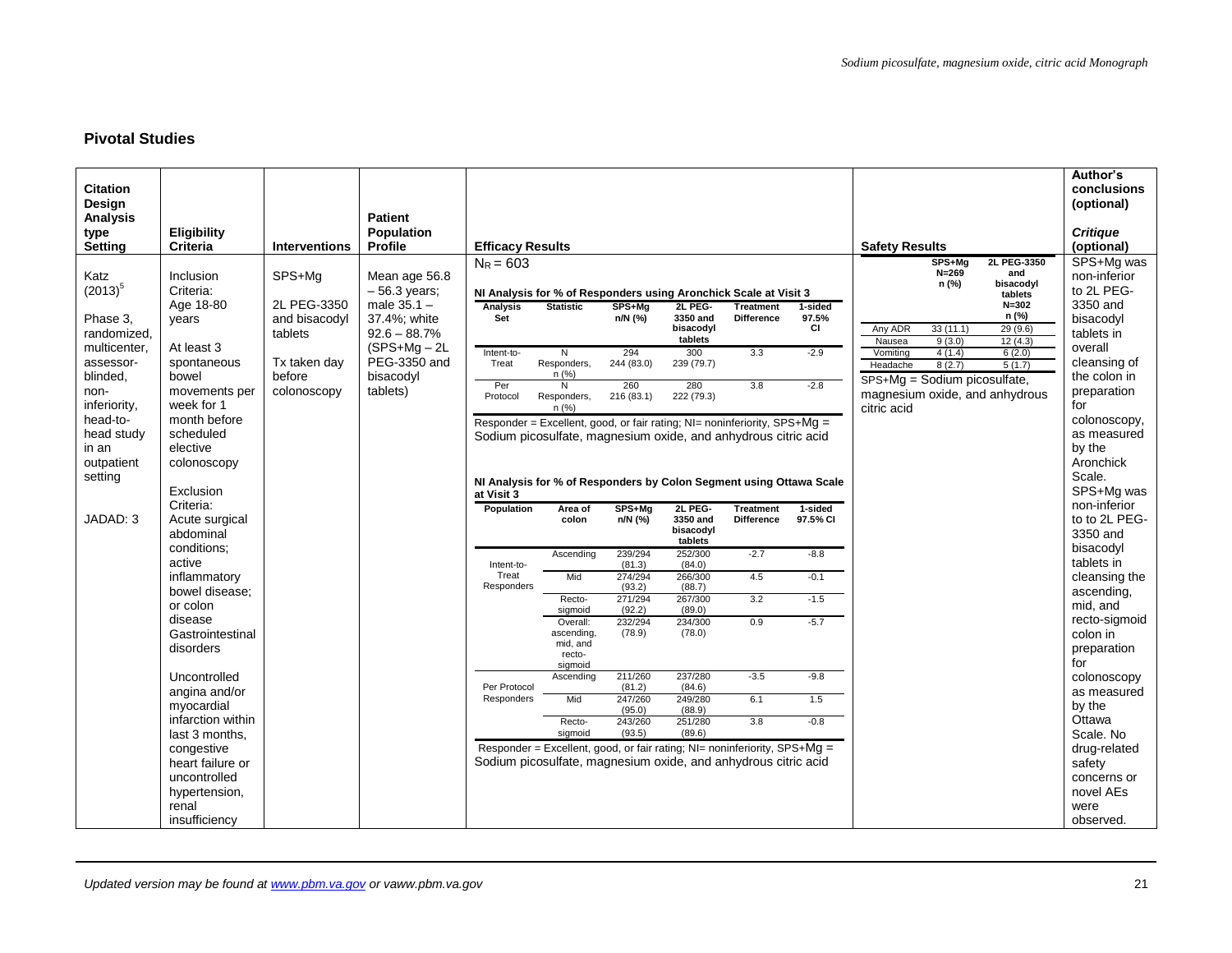| <b>Citation</b><br>Design<br>Analysis |                                                               |               | <b>Patient</b><br>Population |                         |                       | Author's<br>conclusions<br>(optional)                                                                                                                                            |
|---------------------------------------|---------------------------------------------------------------|---------------|------------------------------|-------------------------|-----------------------|----------------------------------------------------------------------------------------------------------------------------------------------------------------------------------|
| type<br>Setting                       | <b>Eligibility</b><br>Criteria                                | Interventions | Profile                      | <b>Efficacy Results</b> | <b>Safety Results</b> | <b>Critique</b><br>(optional)                                                                                                                                                    |
|                                       | History of<br>colorectal<br>surgery or<br>upper GI<br>surgery |               |                              |                         |                       | The results of<br>this study<br>demonstrated<br>that SPS+Mg<br>is a safe,<br>efficacious,<br>and well-<br>tolerated<br>preparation<br>for<br>colonoscopy.                        |
|                                       |                                                               |               |                              |                         |                       | The single-<br>blinded<br>design of this<br>study allowed<br>the patients<br>so know<br>which<br>treatment<br>they were<br>receiving,<br>creating the<br>possibility of<br>bias. |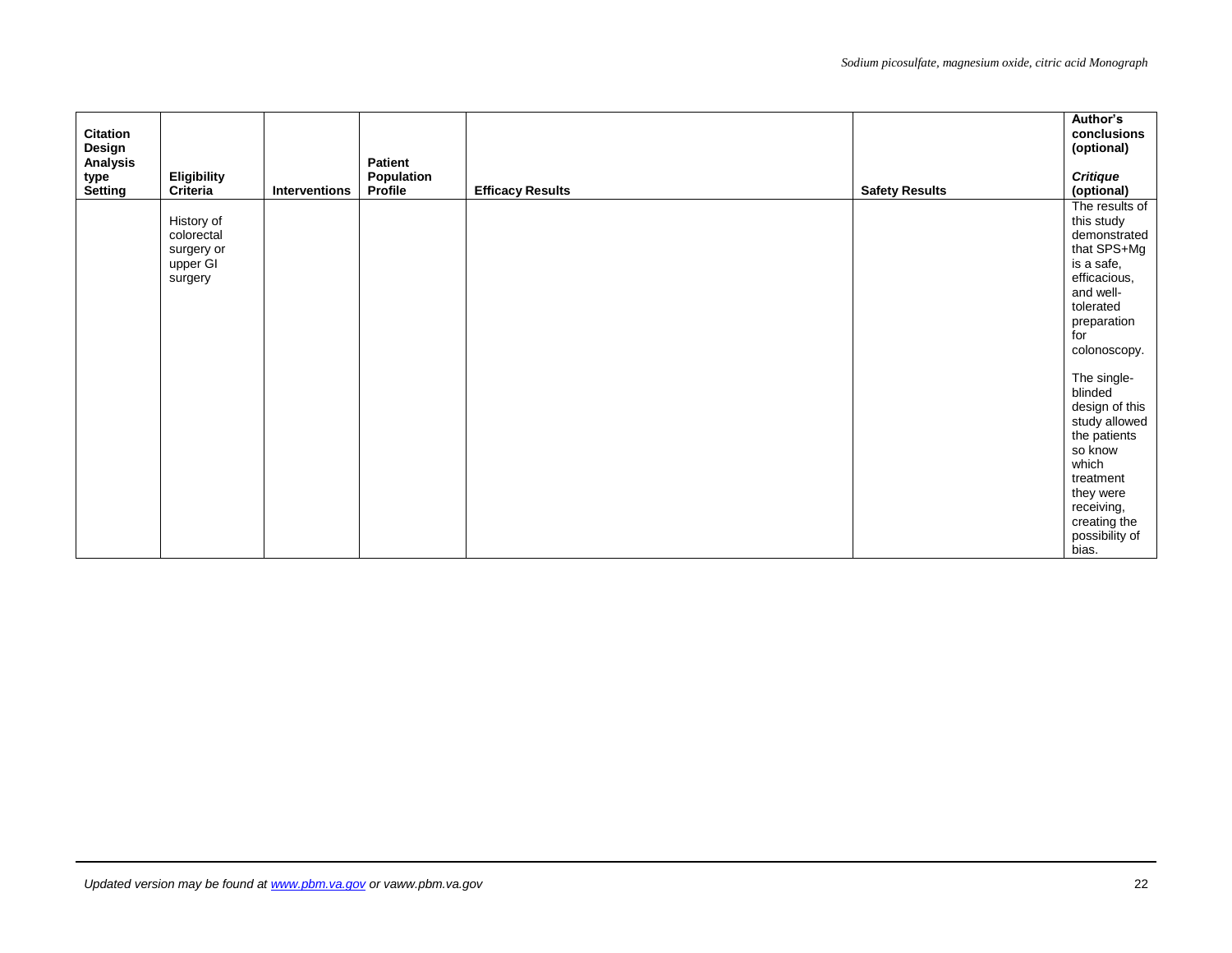### **Head-to-Head Studies**

| <b>Citation</b><br>Design<br>Analysis type<br><b>Setting</b> | Eligibility<br><b>Criteria</b> | Interventions                                      | <b>Patient</b><br>Population<br><b>Profile</b> | <b>Efficacy Results</b> |           |          |      | <b>Safety Results</b> |                   |                      |   | Author's<br>conclusions<br>(optional)<br><b>Critique</b><br>(optional) |
|--------------------------------------------------------------|--------------------------------|----------------------------------------------------|------------------------------------------------|-------------------------|-----------|----------|------|-----------------------|-------------------|----------------------|---|------------------------------------------------------------------------|
| Renaut<br>$(2007)^{31}$                                      | <b>Inclusion</b>               | Phospho-soda buffered                              | No specific                                    | $N_R = 73$              |           |          |      |                       | Fleet<br>$N = 41$ | Picoprep<br>$N = 32$ | P | No significant<br>difference in quality                                |
|                                                              | criteria:                      | saline (Fleet) group                               | patient                                        |                         | Fleet     | Picoprep |      | Headache              |                   |                      |   | of the bowel                                                           |
| Comparison of                                                | requiring                      |                                                    | population                                     |                         | $N = 41$  | $N = 32$ | P    | Yes                   | 18 (43.9)         | 18 (56.3)            |   | preparation achieved,                                                  |
| Fleet <sup>®</sup> and                                       | colonoscopy                    | Sodium                                             | data                                           | Efficacy                |           |          |      |                       |                   |                      |   | however, a significant                                                 |
| Picoprep <sup>®</sup> for<br>colonoscopy                     |                                | picosulphate/magnesium<br>citrate (Picoprep) group | identified.                                    | Adequate                | 32(78)    | 30(93.7) | 0.06 | <b>No</b>             | 23(56.1)          | 14(43.7)             |   | number of patients<br>found Picoprep more                              |
|                                                              |                                |                                                    |                                                | Inadequate              | 9(22)     | 2(6.3)   |      | Nausea                |                   |                      |   | acceptable than                                                        |
| <b>SB RCT</b>                                                |                                |                                                    |                                                |                         |           |          |      |                       |                   |                      |   | Fleet. Also the                                                        |
|                                                              |                                |                                                    |                                                |                         |           |          |      | Yes                   | 20(48.8)          | $5(15.6)$ 0.003      |   | number of patients                                                     |
| Setting - The<br>Oxford Clinic                               |                                |                                                    |                                                |                         |           |          |      | <b>No</b>             | 21(51.2)          | 27 (84.4)            |   | suffering nausea was<br>significantly less with                        |
| in New                                                       |                                |                                                    |                                                | Acceptable<br>Yes       | 34 (82.9) | 32 (100) | 0.01 | Vomiting              |                   |                      |   | Picoprep.                                                              |
| Zealand                                                      |                                |                                                    |                                                |                         |           |          |      | Yes                   | 3(7.3)            | 2(6.3)               |   |                                                                        |
|                                                              |                                |                                                    |                                                | <b>No</b>               | 7(17.1)   | 0(0)     |      |                       |                   |                      |   |                                                                        |
| $JADAD = 3$                                                  |                                |                                                    |                                                |                         |           |          |      | No                    | 38 (92.7)         | 30(93.7)             |   |                                                                        |

 $N_R$ = Number randomized

| <b>Citation</b><br>Design<br>Analysis type<br><b>Setting</b>                                                                                  | <b>Eligibility</b><br><b>Criteria</b>                                                                  | <b>Interventions</b>                                                                                    | <b>Patient Population</b><br><b>Profile</b>                                                                       | <b>Efficacy Results</b>                                                                                                           | <b>Safety Results</b>                                                                                                                                                                                            | Author's<br>conclusions<br>(optional)<br><b>Critique</b><br>(optional)                                         |
|-----------------------------------------------------------------------------------------------------------------------------------------------|--------------------------------------------------------------------------------------------------------|---------------------------------------------------------------------------------------------------------|-------------------------------------------------------------------------------------------------------------------|-----------------------------------------------------------------------------------------------------------------------------------|------------------------------------------------------------------------------------------------------------------------------------------------------------------------------------------------------------------|----------------------------------------------------------------------------------------------------------------|
| Manes $(2013)^{20}$                                                                                                                           | Inclusion criteria:<br>Adult outpatients,                                                              | Picosulphate/<br>magnesium                                                                              | PEG-<br>Pico<br>$/$ Mg<br>AA                                                                                      | $N_R = 293$                                                                                                                       | PEG-<br>Pico /                                                                                                                                                                                                   | Picosulphate/<br>magnesium                                                                                     |
| Efficacy and acceptability<br>of sodium<br>picosulphate/magnesium<br>citrate versus low-volume<br>PEG-ascorbic acid for<br>colon cleansing: a | 18 to 85 years of<br>age, undergoing<br>elective<br>colonoscopy<br>from January to<br>June 2011.       | citrate - Take 2<br>satchets diluted<br>in a glass of<br>water 5 hours<br>apart, starting<br>at 5pm day | 57.8<br>60.9<br>Age<br>M 85<br>Sex<br>м<br>F 60<br>76<br>64<br><b>BMI</b><br>25.1<br>25.7<br>(Kg/m <sup>2</sup> ) | PEG-<br>Pico /<br>AA<br>Mg<br>Adequate<br>106/140<br>111/145<br>colon<br>(75.7%)<br>(76.5%)<br>cleansing<br>(score >2)            | P-<br>Mq<br>AA<br>No or mild<br>136/140<br>123/145<br>P<<br>0.0003<br>$(97.1\%)$<br>$(84.8\%)$<br>discomfort<br>Willing to<br>P<<br>137/140<br>121/145<br>0.0001<br>(97.8%)<br>$(83.4\%)$<br>repeat<br>same prep | citrate and low<br>volume PEG-<br>ascorbic acid<br>are both<br>effective and<br>safe for colonic               |
| randomized controlled<br>trial<br><b>SB RCT</b><br>Hospital setting in Italy<br>$JADAD = 3$                                                   | provided<br>informed written<br>consent<br>Excluson criteria:<br>previous colonic<br>resection, ileus, | before<br>colonoscopy.<br>Drink 3 to 4<br>liters of clear<br>liquid. Split<br>dose<br>prescribed for    |                                                                                                                   | <b>Boston</b><br>Left<br>Left<br>6.6<br>6.8<br>Bowel<br>Preparation<br>Right<br>Right<br>Score<br>(BBPS)<br>1.95<br>1.96<br>score | Patients who received<br>Picosulphate/magnesium citrate had<br>significantly less bloating, belching,<br>nausea, and vomiting, but significantly<br>more hunger.                                                 | preparation.<br>Picosulphate/<br>magnesium<br>citrate is more<br>tolerable and<br>palatable. For<br>low-volume |
|                                                                                                                                               | intestinal<br>obstruction, toxic                                                                       | procedures<br>after 12pm (half                                                                          |                                                                                                                   | All scores were comparable and                                                                                                    | Colonic cleansing was adequate in<br>89.7% of split dose regimen and 74% of                                                                                                                                      | regimens, a<br>split schedule                                                                                  |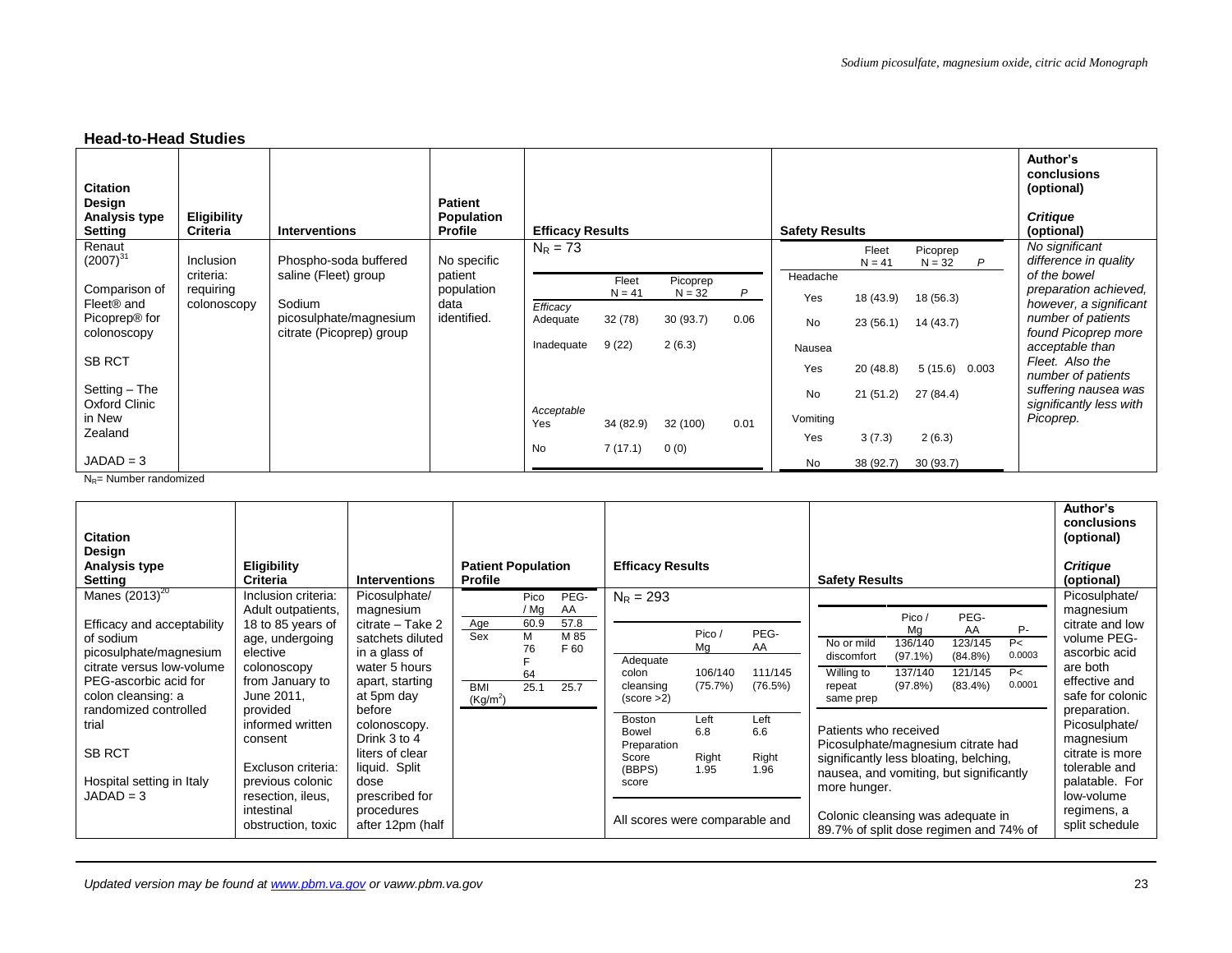|                   | afternoon          | without significant difference. | standard regimen (p=0.041). |                 |
|-------------------|--------------------|---------------------------------|-----------------------------|-----------------|
| megacolon,        |                    |                                 |                             | was             |
| severe heart      | before and half    |                                 |                             | associated      |
| failure (NYHA     | morning of         |                                 |                             | with higher     |
| Class III or IV), | colonoscopy).      |                                 |                             | quality         |
| acute             |                    |                                 |                             | cleansing.      |
| cardiovascular    | PEG-ascorbic       |                                 |                             |                 |
| disease,          | acid - Drink 1     |                                 |                             | Compliance of   |
| uncontrolled      | liter every two    |                                 |                             | the patient is  |
| arterial          | hours along        |                                 |                             | crucial to      |
| hypertension      | with 1 liter of    |                                 |                             | achieve         |
| (systolic         | additional clear   |                                 |                             | effective bowel |
| pressure >170     | liquid starting at |                                 |                             | cleansing.      |
| mmHg, diastolic   | 5pm on the day     |                                 |                             | Products        |
| pressure          | before             |                                 |                             | associated      |
| $>100$ mm $Hg$ ,  | colonoscopy        |                                 |                             | with the best   |
| severe liver      | Split dose         |                                 |                             | compliance,     |
| cirrhosis (Child- | prescribed for     |                                 |                             | such as         |
| Pugh score C) or  | procedures         |                                 |                             | preparations    |
| renal failure     | after 12pm (half   |                                 |                             | that are low in |
| (CrCl)            | afternoon          |                                 |                             | volume and      |
| $<$ 30mL/min),    | before and half    |                                 |                             | palatable, are  |
| ascites,          | morning of         |                                 |                             | likely to       |
| phenylketon-uria, |                    |                                 |                             | achieve the     |
|                   | colonoscopy).      |                                 |                             | best results.   |
| glucose-6-        |                    |                                 |                             |                 |
| phosphate         |                    |                                 |                             |                 |
| dehydro-genase    |                    |                                 |                             |                 |
| deficiency,       |                    |                                 |                             |                 |
| pregnancy,        |                    |                                 |                             |                 |
| breast feeding    |                    |                                 |                             |                 |

 $N_R$ = Number randomized

| <b>Citation</b><br>Design<br><b>Analysis</b>                                                                                  |                                                                                                                            |                                                                                                                                                            |            |                                                 |                                                           |                                                                                                                                                          |                       |                                                                                                                   | Author's<br>conclusions<br>(optional)                                                                                                                  |
|-------------------------------------------------------------------------------------------------------------------------------|----------------------------------------------------------------------------------------------------------------------------|------------------------------------------------------------------------------------------------------------------------------------------------------------|------------|-------------------------------------------------|-----------------------------------------------------------|----------------------------------------------------------------------------------------------------------------------------------------------------------|-----------------------|-------------------------------------------------------------------------------------------------------------------|--------------------------------------------------------------------------------------------------------------------------------------------------------|
| type<br>Setting                                                                                                               | Eligibility<br><b>Criteria</b>                                                                                             | <b>Interventions</b>                                                                                                                                       |            | <b>Patient Population Profile</b>               |                                                           | <b>Efficacy Results</b>                                                                                                                                  |                       | <b>Safety Results</b>                                                                                             | <b>Critique</b><br>(optional)                                                                                                                          |
| Müller<br>$(2007)^{32}$<br>Comparison<br>of sodium<br>picosulfate<br>with<br>mannitol in<br>preparation<br>for<br>colonoscopy | Inclusion<br>criteria:<br>Older than<br>18<br>Exclusion<br>criteria:<br>Possibility of<br>intestinal<br>sub-<br>occlusion. | Mannitol<br>group $-8$<br>hours before<br>the exam,<br>patients were<br>given 1 hour<br>to consume<br>50 mL of 20%<br>mannitol with<br>250 mL of<br>orange | Age<br>Sex | Mannitol<br>62.38 (16.19)<br>Men 23<br>Women 17 | Sodium<br>Picosulfate<br>60.6(16.6)<br>Men 21<br>Women 19 | $N_R = 80$<br>There were no statistically significant<br>differences between the groups as far as<br>colon cleanliness, acceptance, or exam<br>duration. |                       | There were no statistically significant<br>differences between groups for nausea,<br>vomiting, or abdominal pain. | The quality<br>of colon<br>preparation<br>and collateral<br>effects were<br>similar,<br>however,<br>abdominal<br>distension<br>was more<br>frequent in |
| <b>SB RCT</b>                                                                                                                 | emergency<br>colonoscopy,                                                                                                  | flavored juice.<br>Patients were                                                                                                                           |            |                                                 |                                                           | Mannitol                                                                                                                                                 | Sodium<br>Picosulfate | Mannitol<br>Sodium<br>Picosulfate                                                                                 | the mannitol<br>group.                                                                                                                                 |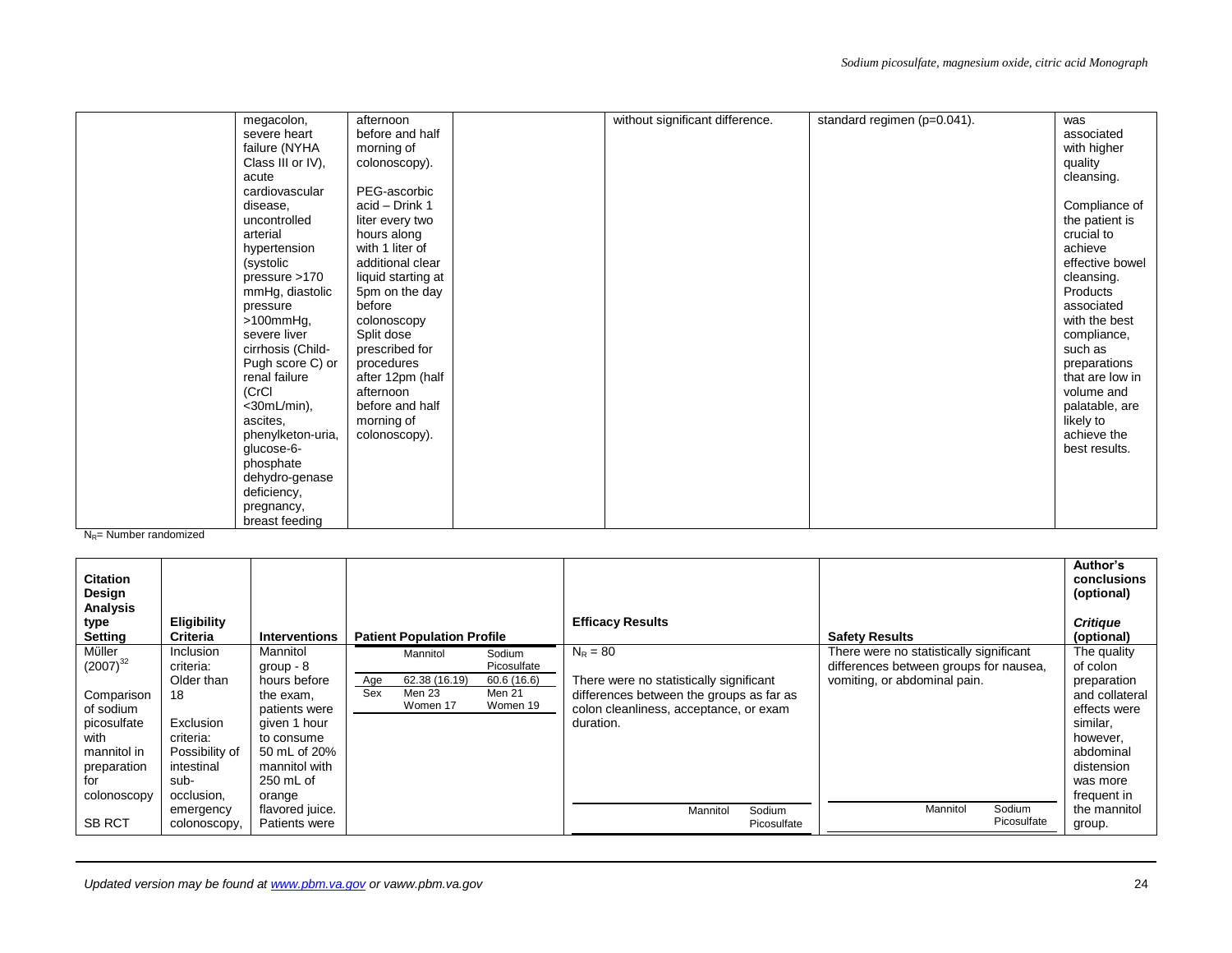| barium or<br>Hospital<br>ferrous<br>setting<br>sulphate in<br>the past 7<br>$JADAD = 2$<br>days | allowed to<br>drink<br>additional<br>liquid up to 3<br>hours before<br>the exam.<br>Sodium<br>picosulfate<br>solution -                                                                                                                                            | colon<br>the<br>৳<br>Preparation | Interrupted<br>Poor<br>Intermediate<br>Good<br>Excellent | 6(15%)<br>2(5%)<br>6(15%)<br>11 (28%)<br>15 (38%) | 2(5%)<br>2(5%)<br>5 (12%)<br>19 (48%)<br>12 (30%) | of abdominal distension | $\mathbf 0$<br>$1 - 2$<br>$3 - 4$<br>$5-6$<br>$7 - 8$<br>$9 - 10$ | 22 (55%)<br>4 (10%)<br>1(2%)<br>1(2%)<br>8(20%)<br>4 (10%) | 33 (82%)<br>1(2%)<br>4 (10%)<br>2(5%)<br>$0(0\%)$<br>$0(0\%)$ | While the<br>quality<br>between<br>groups was<br>similar, there<br>was less<br>abdominal<br>distension in<br>the sodium |
|-------------------------------------------------------------------------------------------------|--------------------------------------------------------------------------------------------------------------------------------------------------------------------------------------------------------------------------------------------------------------------|----------------------------------|----------------------------------------------------------|---------------------------------------------------|---------------------------------------------------|-------------------------|-------------------------------------------------------------------|------------------------------------------------------------|---------------------------------------------------------------|-------------------------------------------------------------------------------------------------------------------------|
|                                                                                                 | Patients<br>received<br>three doses<br>of one satchel<br>diluted in one<br>cup of water<br>at 8 hour<br>intervals.<br>Patients were<br>allowed to<br>drink<br>additional<br>liquid up to 3<br>hours before<br>the exam.<br>No antiemetic<br>drugs were<br>allowed. |                                  | Presence<br>of foam<br>of No<br>Yes                      | 10 (28%)<br>24 (71%)                              | 10 (26%)<br>28 (74%)                              | Assessment              |                                                                   |                                                            |                                                               | picosulfate<br>group.                                                                                                   |

 $N<sub>R</sub>$ = Number randomized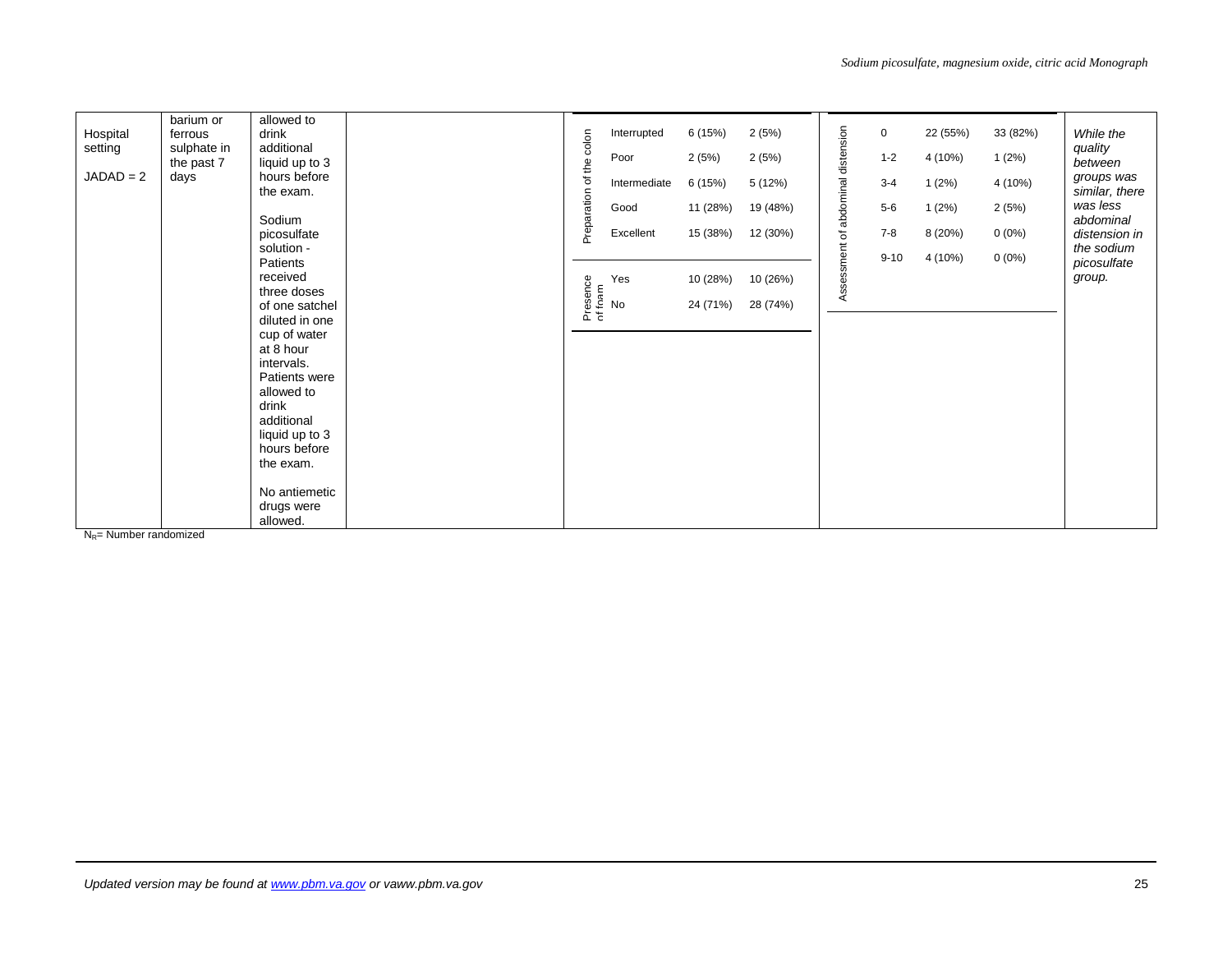## **References**

 $\overline{\phantom{a}}$ 

- 1. Liscinsky, Morgan. 25 Jul 2012. FDA News Release. "FDA approves new colon-cleansing drug for colonoscopy prep." News & Events. U.S. Food and Drug Administration. Web. 25 Feb 2013. <http://www.fda.gov/NewsEvents/Newsroom/PressAnnouncements/ucm312315.htm>.
- 2. Medical Information Department Supporting Formulary Consideration of: Prepopik<sup>TM</sup> (sodium picosulfate, magnesium oxide, and anhydrous citric acid) for Oral Solution. Prepopik<sup>TM</sup> (sodium picosulfate, magnesium oxide, anhydrous citric acid) Formulary Dossier. Submission of Clinical Economic Data. Parsippany, NJ 07054: Ferring Pharmaceuticals Inc., 2012.
- 3. Prepopik<sup>TM</sup> package insert. Ferring Pharmaceuticals. Parsippany, NJ. Issued  $07/12$ . http://www.accessdata.fda.gov/ drugsatfda\_docs/label/2012/202535lbl.pdf
- 4. Ferring Pharmaceuticals Inc. 25 Jul 2012. Prepopik<sup>TM</sup> Medication Guide. U.S. Food and Drug Administration. Web. 25 Feb 2013. <http://www.fda.gov/downloads/Drugs/DrugSafety/UCM312633.pdf>.
- 5. Katz PO, Rex DK, Epstein M, Grandhi NK, Vanner S, et al. A dual-action, low-volume bowel cleanser administered the day before colonoscopy: results from the SEE CLEAR II study. Am J Gastroenterol. 2013; 108:401-409.
- 6. Data on File. FE2009-01. A randomized, assessor-blinded, multi-center study investigating the efficacy, safety and tolerability of 'split-dose' PREPOPIK for oral administration vs HalfLytely for colon cleansing in preparation for colonoscopy. Ferring Pharmaceuticals Inc. 2011.
- 7. Data on File. FE2009-02. A randomized, assessor-blinded, multi-center study investigation the efficacy, safety and tolerability of 'day-before' PREPOPIK for oral adminiatration vs HalfLytely for colon cleansing in preparation for colonoscopy. Ferring Pharmaceuticals Inc. 2011.
- 8. Lai, A.K., P.C. Kwok, S.W. Man, R.S. Lau, and S.C. Chan. "A blinded clinical trial comparing conventional cleansing enema, Pico-salax and Golytely for barium enema bowel preparation." Clinical Radiology. 51.8 (1996): 566-569.
- 9. Chakraverty, S, T Hughes, M.J. Keir, J.R. Hall, and J Rawlinson. "Preparation of the colon for double-contrast barium enema: comparison of Picolax, Picolax with cleansing enema and Citramag (2 sachets)--a randomized prospective trial." Clinical Radiology. 49.8 (1994): 566-569.
- 10. Macleod, A.J., K.A. Duncan, R.H. Pearson, and R.R. Bleakney. "A comparison of Fleet Phosphosoda with Picolax in the preparation of the colon for double contrast barium enema." Clinical Radiology. 53.8 (1998): 612-614.
- 11. Swarbrick, M.J., M.C. Collins, D.J. Moore, and K.D. McBride. "A comparative trial of magnesium citrate (Citramag) and Picolax for barium enema bowel preparation.." Clinical Radiology. 49.6 (1994): 379-381.
- 12. Hawkins, Stewart, Peter Bezuidenhout, Phillip Shorvon, and Andrew Hine. "Barium enema preparation: a study of low-residue diet, "Picolax." Australasian Radiology. 40.3 (1996): 235-239.
- 13. Chan, AO. "A pilot study on the efficacy of Picolax given as a four-week course for the treatment of refractory constipation.." Hong Kong Medical Journal . 18.5 (2012): 388-94.
- 14. Taylor, S.A., S Halligan, V Goh, S Morley, W Atkin, and C.I. Bartram. "Optimizing bowel preparation for multidetector row CT colonography: effect of Citramag and Picolax.." Clinical Radiology. 58.9 (2003): 723-732.
- 15. Hickson, D.E.G., J.G.C. Cox, R.G. Taylor, and J.R. Bennett. "Enema or Picolax as preparation for flexible sigmoidoscopy?." Postgraduate Medical Journal. 66.773 (1990): 210-211.